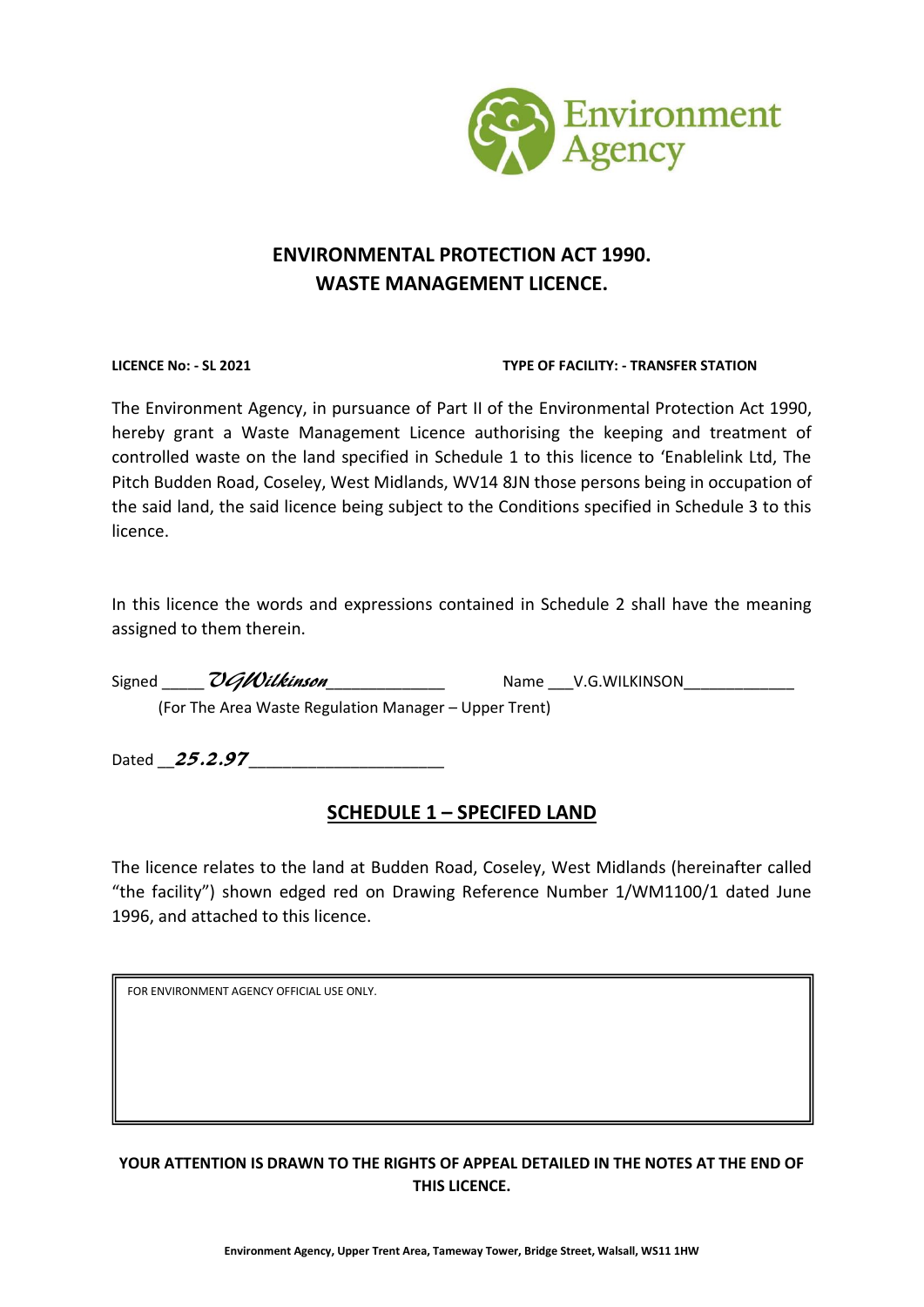LICENCE NO. SL 2021 SHEET **2** of **22**



### **SCHEDULE 2 – INTERPRETATION**

- 1. In this licence, an emergency is defined as a case where a person has reasonable cause to believe that circumstances exist which are likely to endanger life or health, or cause damage to property or pollution of the environment.
- 2. In this licence a representative of the Environment Agency refers to any persons authorised under Section 108(1) of the Environment Act 1995 or any subsequent revision.

These definitions apply only for the purpose of this licence in the interests of ensuring clarity.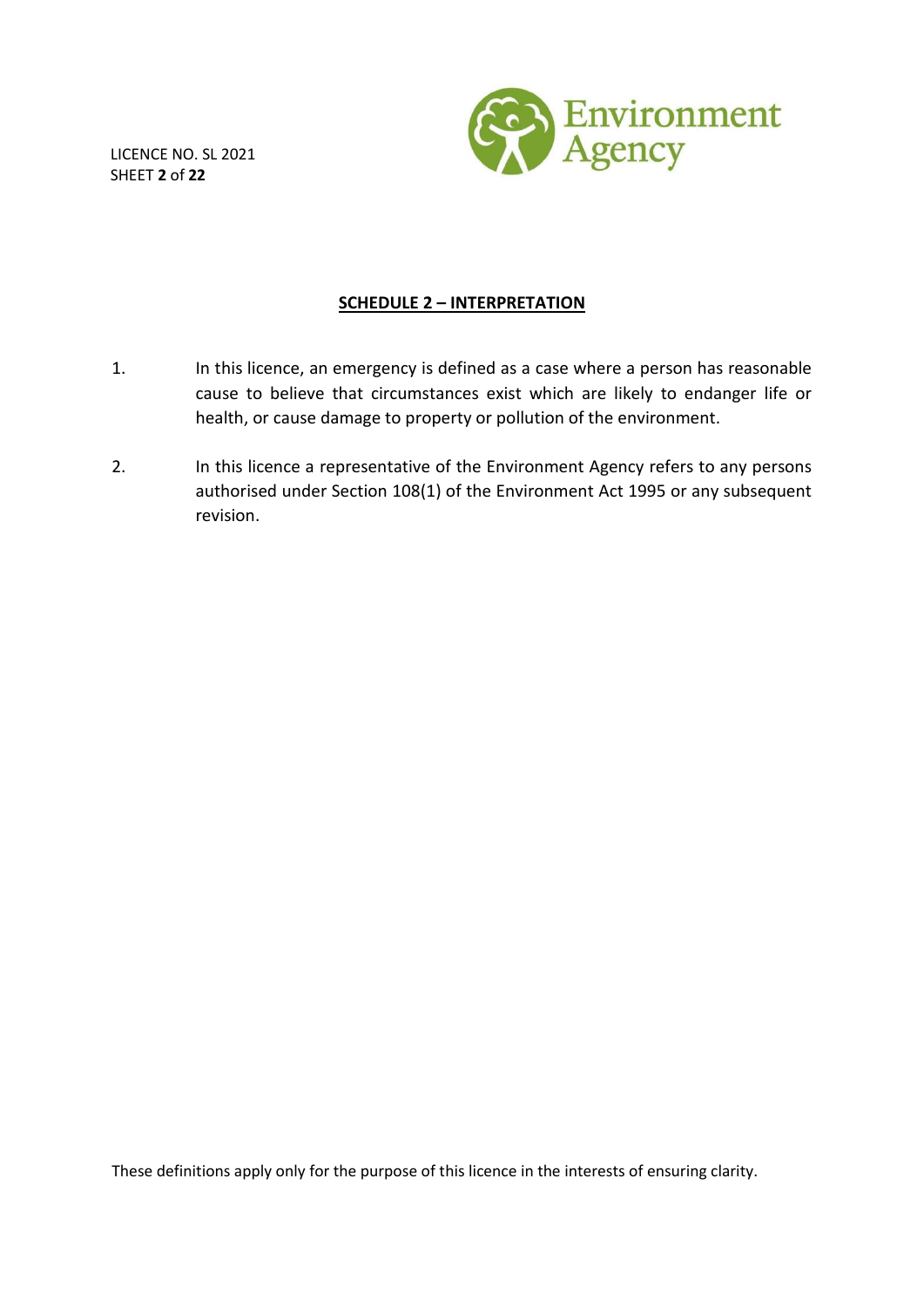LICENCE NO. SL 2021 SHEET **3** of **22**



# **SCHEDULE 3 – CONDITIONS RELATING TO THIS LICENCE**

### **WORKING PLAN**

- 1. (a) A working plan shall be prepared by the licence holder. The working plan shall detail how the facility is to be prepared and developed and shall describe at all times how the facility is to be operated and how the licence holder will meet all the requirements of the licence conditions.
	- (b) No waste shall be deposited at the facility until the working plan has been approved by the Environment Agency (the Agency) insofar as it relates to matters where any change to the working plan requires approval in accordance with Condition 1(c) of this Schedule.
	- (c) Where required by this licence, full details of any proposed change to the working plan shall be notified in writing to the Agency. Any such change shall not be implemented without the prior written approval of Agency.
	- (d) Full details of any other changes to the working plan shall be notified in writing to the Agency immediately.
	- (e) Subject to the terms of this licence facility shall be operated in accordance with the most recent version of the working plan.

### **WASTE TYPES AND QUANTITIES**

*Condition 2 amended on 06.02.2002 to Condition 36. Condition 36 amended on 10.08.2006 to condition 41 and table 41.*

### **Condition 41 Specified Waste Management Operations**

*41.1 No waste management operations shall be authorised by this licence unless:*

(a) specified in and undertaken in accordance with the limitations in the following table; or

(b) otherwise required by the conditions of this licence as being an integral part of those operations: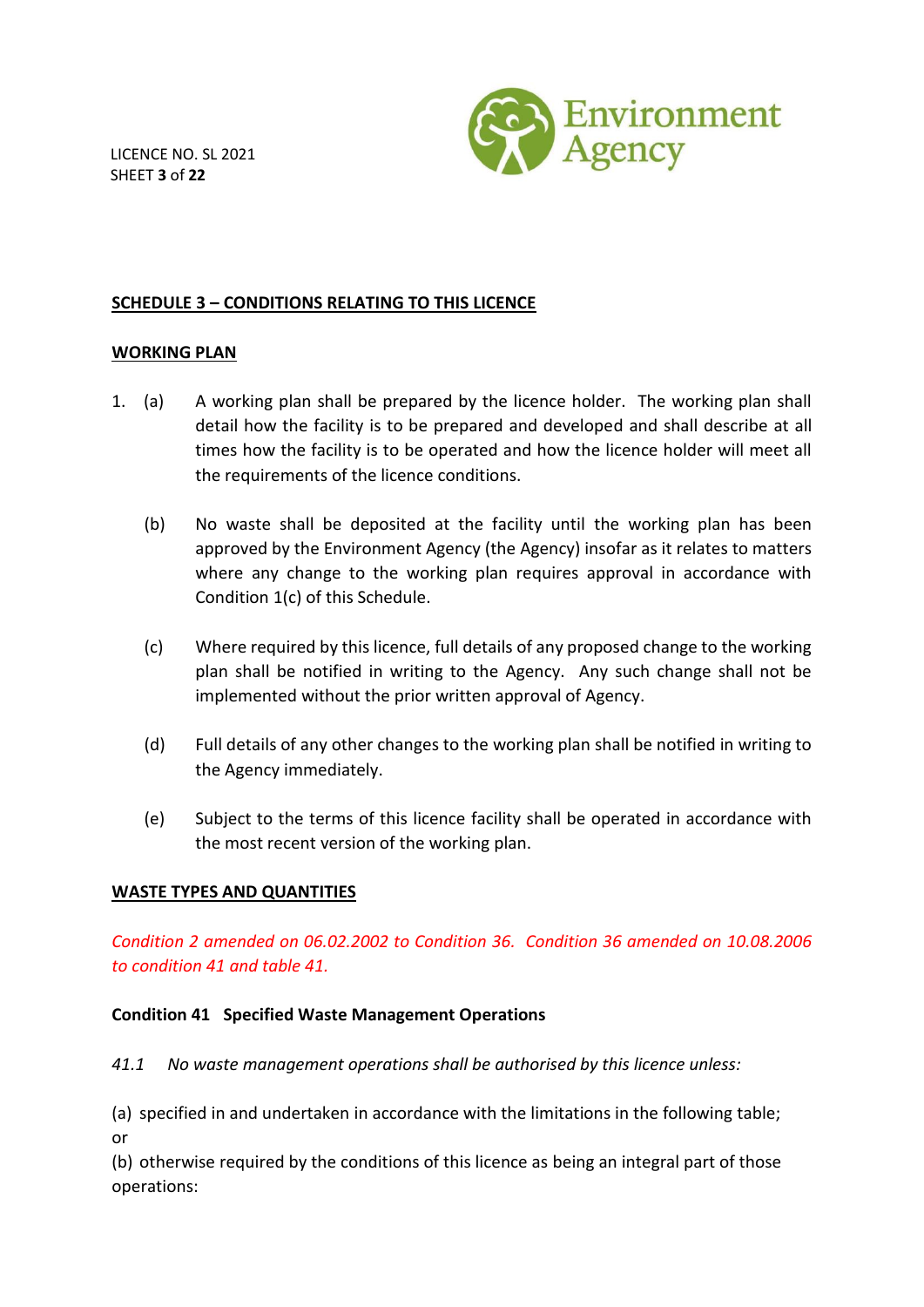

LICENCE NO. SL 2021 SHEET **4** of **22**

| Table 41 Specified waste management operations                                                                                                                                                                                                                                                                                                                                                    |                                                                                                                            |                                                                                                                                                                                                                                                                                                                                                                                                                                                                                                                                                                                                                                                                                                                                                                                                                                            |  |  |  |  |
|---------------------------------------------------------------------------------------------------------------------------------------------------------------------------------------------------------------------------------------------------------------------------------------------------------------------------------------------------------------------------------------------------|----------------------------------------------------------------------------------------------------------------------------|--------------------------------------------------------------------------------------------------------------------------------------------------------------------------------------------------------------------------------------------------------------------------------------------------------------------------------------------------------------------------------------------------------------------------------------------------------------------------------------------------------------------------------------------------------------------------------------------------------------------------------------------------------------------------------------------------------------------------------------------------------------------------------------------------------------------------------------------|--|--|--|--|
| <b>Specified Waste Management</b>                                                                                                                                                                                                                                                                                                                                                                 | <b>Permitted Waste Types which</b>                                                                                         | <b>Limits on Specified Waste</b>                                                                                                                                                                                                                                                                                                                                                                                                                                                                                                                                                                                                                                                                                                                                                                                                           |  |  |  |  |
| Operation                                                                                                                                                                                                                                                                                                                                                                                         | may be subject to the Specified                                                                                            | <b>Management Operations</b>                                                                                                                                                                                                                                                                                                                                                                                                                                                                                                                                                                                                                                                                                                                                                                                                               |  |  |  |  |
|                                                                                                                                                                                                                                                                                                                                                                                                   | <b>Operation</b>                                                                                                           |                                                                                                                                                                                                                                                                                                                                                                                                                                                                                                                                                                                                                                                                                                                                                                                                                                            |  |  |  |  |
| D9: Physio-chemical treatment of<br>waste not listed elsewhere in this<br>table which results in final<br>compounds or mixtures which are<br>disposed of on this site by means<br>of any of the category D<br>operations authorised under this<br>column, or elsewhere than on this<br>site, by means of any of the<br>operations listed in Part III of<br>Schedule 4 of the 1994<br>Regulations. | Scrap metal<br>Degradable Household wastes<br>Degradable Commercial wastes<br>Degradable Industrial wastes<br>Inert wastes | Area of site where operation<br>may take place:<br>The operations can only take<br>place within the areas of<br>impermeable pavement and<br>sealed drainage, provided at the<br>locations shown on drawing<br>references PPF1.<br><b>Physical treatment of waste:</b><br>Treatment consisting only of<br>physical sorting of waste of the<br>same types, where there are no<br>resulting changes in chemical<br>composition of the wastes or its<br>different components. There<br>shall be no mixing or dilution of<br>different types of wastes in liquid<br>and sludges.<br>No more than 50 tonnes of non-<br>hazardous wastes to be treated                                                                                                                                                                                            |  |  |  |  |
| D15: Storage pending, on this site<br>any of the D operations<br>authorised under this column, or<br>elsewhere than on this site, any<br>of the operations listed in Part III<br>of Schedule 4 of the 1994<br>Regulations (excluding temporary<br>storage, pending collection, on<br>the site where it is produced)                                                                               | All wastes permitted by condition<br>42 of this licence.                                                                   | per day.<br>Area of site where operation<br>may take place:<br>The operation can only take place<br>within areas of impermeable<br>pavement and sealed drainage,<br>provided at the locations shown<br>on drawing reference PPF1.<br><b>Maximum storage capacity:</b><br>No more than 100 tonnes of<br>waste shall be kept at the facility<br>at any one time.<br><b>Maximum storage heights:</b><br>Storage of waste in the bunkers<br>shown on the drawing reference<br>PPF1 shall be to a height no<br>greater than 0.5 metres below<br>the top of the appropriate bunker<br>and this height shall be clearly<br>marked on the walls of each<br>bunker.<br><b>Maximum storage times:</b><br>No biodegradable waste shall<br>remain at the facility for a period<br>longer than 48 hours. If required<br>by the Agency any waste kept at |  |  |  |  |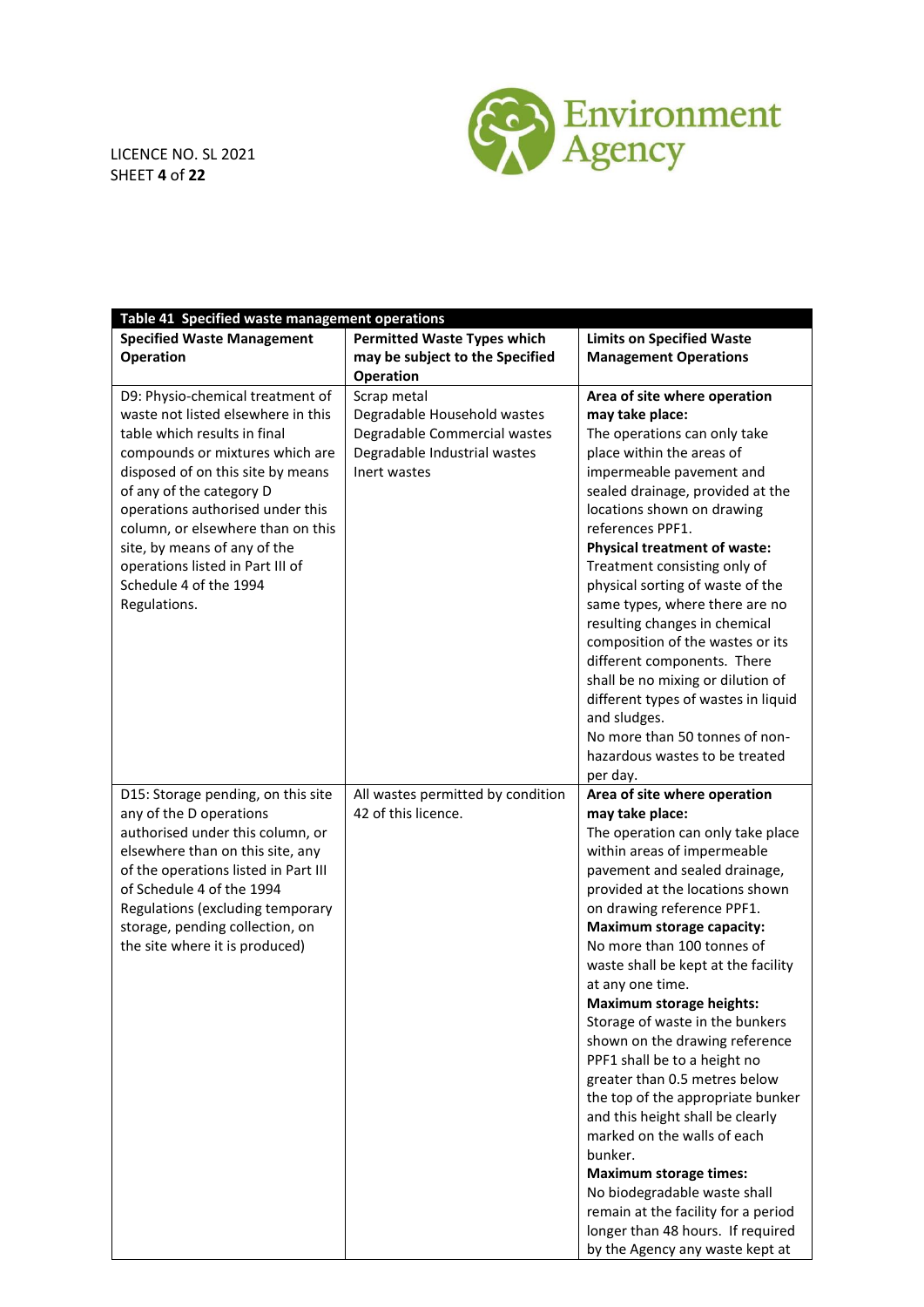### LICENCE NO. SL 2021 SHEET **5** of **22**



|                                    |                                   | the facility shall be removed       |
|------------------------------------|-----------------------------------|-------------------------------------|
|                                    |                                   | forthwith.                          |
| R3: recycling or reclamation of    | Scrap metal only                  | Area of site where operation        |
| metals and metal compounds         |                                   | may take place:                     |
|                                    |                                   | The operation can only take place   |
|                                    |                                   | within the areas of impermeable     |
|                                    |                                   | pavement and sealed drainage,       |
|                                    |                                   | provided at the locations shown     |
|                                    |                                   | on drawing reference PPF1.          |
| R4: Recycling or reclamation of    | 16 02 13*                         | Area of site where operation        |
| other inorganic materials          | 20 01 21*                         | may take place:                     |
|                                    | 20 01 35*                         | Operation can only take place in    |
|                                    | 20 01 36*                         | an enclosed building as specified   |
|                                    | 16 01 07*                         | in sections 4.9, 4.10, 4.11 and     |
|                                    | Inert wastes                      | 4.14 of the working plan, within    |
|                                    |                                   | areas of impermeable pavement       |
|                                    |                                   | and sealed drainage, provided at    |
|                                    |                                   | the locations shown on drawing      |
|                                    |                                   | reference PPF1.                     |
|                                    |                                   | <b>Specified waste treatment</b>    |
|                                    |                                   | process:                            |
|                                    |                                   | No treatment of wastes, other       |
|                                    |                                   | than inert wastes, shall be carried |
|                                    |                                   | out until full details of treatment |
|                                    |                                   | process(s) and validation report    |
|                                    |                                   | has been submitted and agreed in    |
|                                    |                                   | writing by the Agency. In           |
|                                    |                                   | addition, full details of measures  |
|                                    |                                   | to control and monitor dusts,       |
|                                    |                                   | fibres and particulates from the    |
|                                    |                                   | specified waste treatment           |
|                                    |                                   | process shall be submitted and      |
|                                    |                                   | agreed by the Agency prior to       |
|                                    |                                   | commencement of operations.         |
| R13: Storage of waste consisting   | Scrap metal                       | Area of site where operation        |
| of materials intended for          | 16 02 13*                         | may take place:                     |
| submission, on this site to any of | 20 01 21*                         | The operation can only take place   |
| the category R operations          | 20 01 35*                         | within areas of impermeable         |
| authorised under this column, or   | 20 01 36*                         | pavement and sealed drainage,       |
| elsewhere than on this site, to    | 16 01 07*                         | provided at the locations shown     |
| any of the operations listed in    | Inert wastes                      | on drawing reference PPF1.          |
| Part IV of Schedule 4 of the 1994  | Degradable household,             |                                     |
| Regulations (excluding temporary   | commercial and industrial wastes. |                                     |
| storage, pending collection, on    |                                   |                                     |
| the site where it is produced).    |                                   |                                     |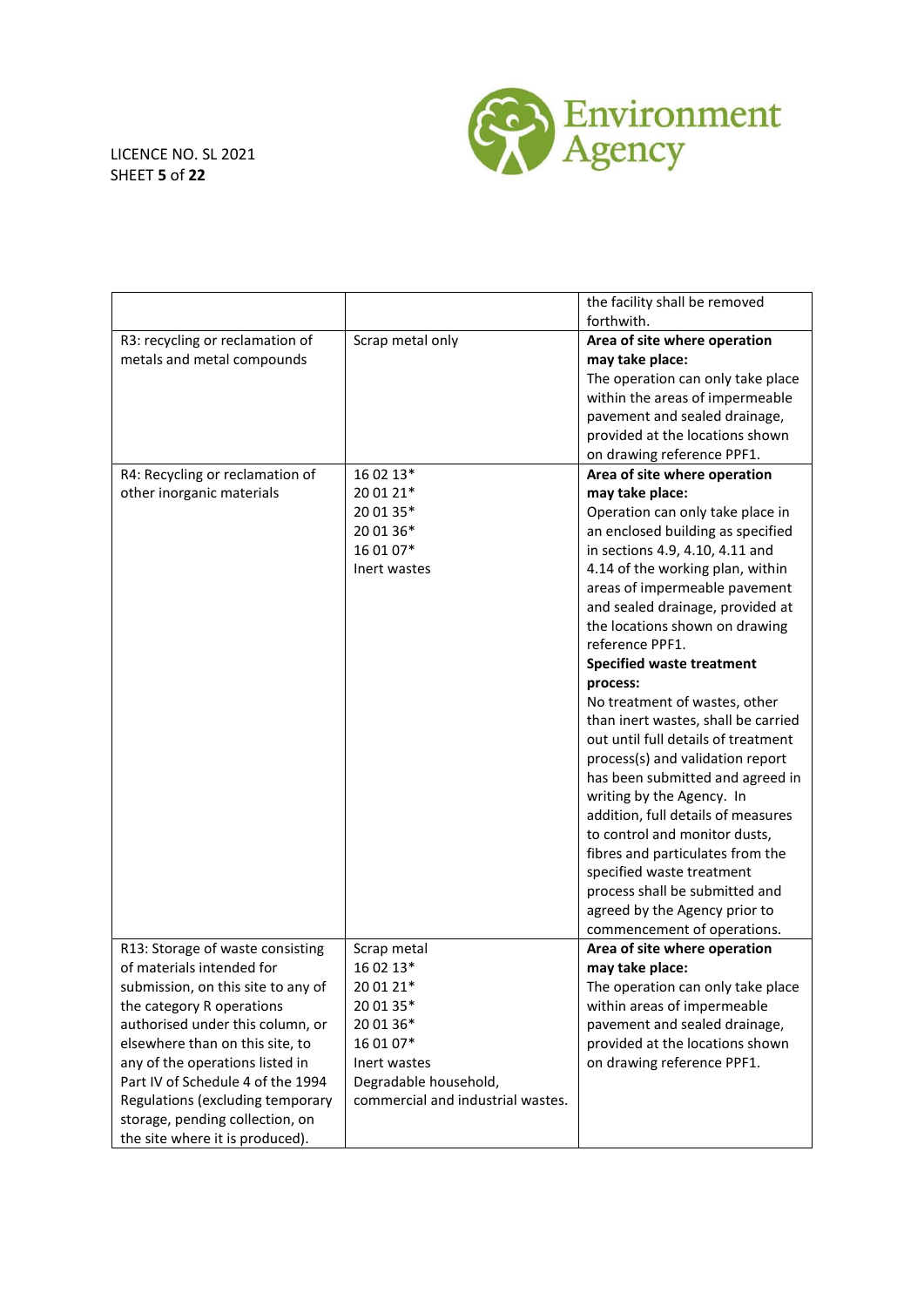

LICENCE NO. SL 2021 SHEET **6** of **22**

*Condition 3 amended on 06.02.2002 to Condition 37. Condition 37 amended on 12.10.2004 to condition 40 and tables 5 & 6. Condition 40 and tables 5 & 6 amended 10.05.2006 to Condition 42 with Appendix A. Annex A added to Appendix A on 09.11.2012.*

### **Condition 42 Permitted wastes**

# *42.1 Permitted categories and types of wastes*

No wastes other than those which are both categorised below in Table 42.2 and specified in detail in Section 1.2 and Table 1-1 of the working plan shall be accepted at the site.

# *42.2 Permitted quantities of wastes (Appendix A plus Annex A)*

The quantities of wastes accepted shall not exceed those listed in Table 42.2 and specified in detail in section 1.2 and Table 1.1 of the working plan. Whilst complying with the minimum quantities specified for each type of waste, the total quantity of waste accepted at the site per year shall not exceed 24,500 tonnes.

| Table 42.2 Permitted Quantities of Waste |                                                                                                                                                                                                                                                                                                           |                                                                                                                                                       |  |  |  |
|------------------------------------------|-----------------------------------------------------------------------------------------------------------------------------------------------------------------------------------------------------------------------------------------------------------------------------------------------------------|-------------------------------------------------------------------------------------------------------------------------------------------------------|--|--|--|
| <b>Permitted Waste Categories</b>        | <b>European Waste Catalogue</b><br>Chapter                                                                                                                                                                                                                                                                | <b>Maximum Permitted Quantities</b><br>for each waste category (subject<br>to maximum permitted total<br>quantity in condition 42.2)<br>(tonnes/year) |  |  |  |
| <b>Inert Waste</b>                       | As specified in Appendix A<br>attached to these conditions                                                                                                                                                                                                                                                | No limit subject to maximum<br>storage capacities                                                                                                     |  |  |  |
| <b>Metal Wastes</b>                      | As specified in Appendix A<br>attached to these conditions.                                                                                                                                                                                                                                               | No limit subject to maximum<br>storage capabilities                                                                                                   |  |  |  |
| <b>Hazardous Wastes</b>                  | 15 02 02*<br>Absorbents, filter materials<br>(including oil filters not otherwise<br>specified), wiping cloths,<br>protective clothing contaminated<br>by dangerous substances<br>15 01 10*<br>Packaging containing residues of<br>or contaminated by dangerous<br>substances<br>16 01 07*<br>Oil Filters | Maximum input 10 tonnes per<br>day.<br>Maximum annual throughput<br>2,500 tonnes                                                                      |  |  |  |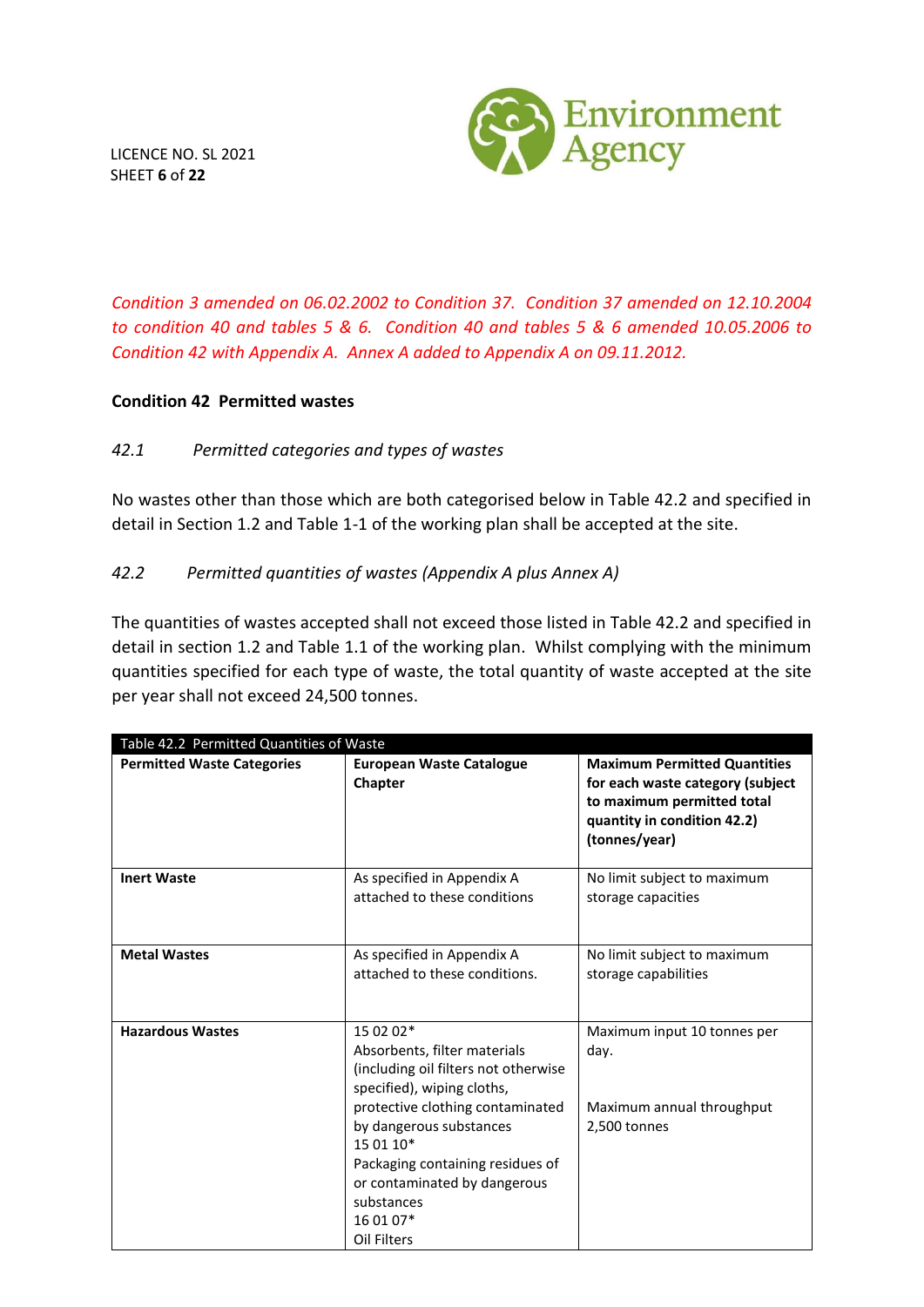

LICENCE NO. SL 2021 SHEET **7** of **22**

|                                     | 16 02 13*                       |                              |  |
|-------------------------------------|---------------------------------|------------------------------|--|
|                                     | Discarded equipment containing  |                              |  |
|                                     | hazardous components other      |                              |  |
|                                     | than those mentioned in 160209  |                              |  |
|                                     | to 16 02 12                     |                              |  |
|                                     | 20 01 21*                       |                              |  |
|                                     | Fluorescent tubes and other     |                              |  |
|                                     | mercury containing waste        |                              |  |
|                                     | 20 01 35*                       |                              |  |
|                                     | Discarded electrical and        |                              |  |
|                                     | electronic equipment containing |                              |  |
|                                     | hazardous components            |                              |  |
| <b>Degradable Household Wastes</b>  | As specified in Appendix A      | No limits subject to maximum |  |
| <b>Degradable Commercial Wastes</b> | attached to these conditions.   | storage capacities.          |  |
| <b>Degradable Industrial Wastes</b> |                                 |                              |  |
|                                     |                                 |                              |  |

# *42.3 Exclusion of wastes with other specified characteristics*

Notwithstanding the specification of permitted waste types under conditions 42.1 and 42.2 above, wastes shall not be accepted at the site which have any of the following characteristics:

| Table 42.3 Excluded wastes of specified form and type |                                                |  |
|-------------------------------------------------------|------------------------------------------------|--|
| <b>Waste Characteristics</b>                          | Type                                           |  |
| Form and Type                                         | Foundry wastes                                 |  |
|                                                       | Sludges                                        |  |
|                                                       | Liquids (except that contained in oil filters) |  |

### **OPERATIONAL HOURS**

- 4. (a) The receipt and/or removal of waste shall take place at the facility only between 0730 and 1730 hours daily Mondays to Fridays and 0830 and 1330 hours on Saturdays. Except in circumstances of emergency no receipt and/or removal of waste shall take place outside these hours, or on Sundays, Bank Holidays, Christmas Day or any other public holidays without the prior written approval of the Agency. All circumstances of emergency shall be reported to the Agency immediately and confirmed in writing within 3 working days.
	- (b) Notwithstanding the above, the receipt and/or removal of waste shall not take place during the hours of darkness, as defined by the Science and Engineering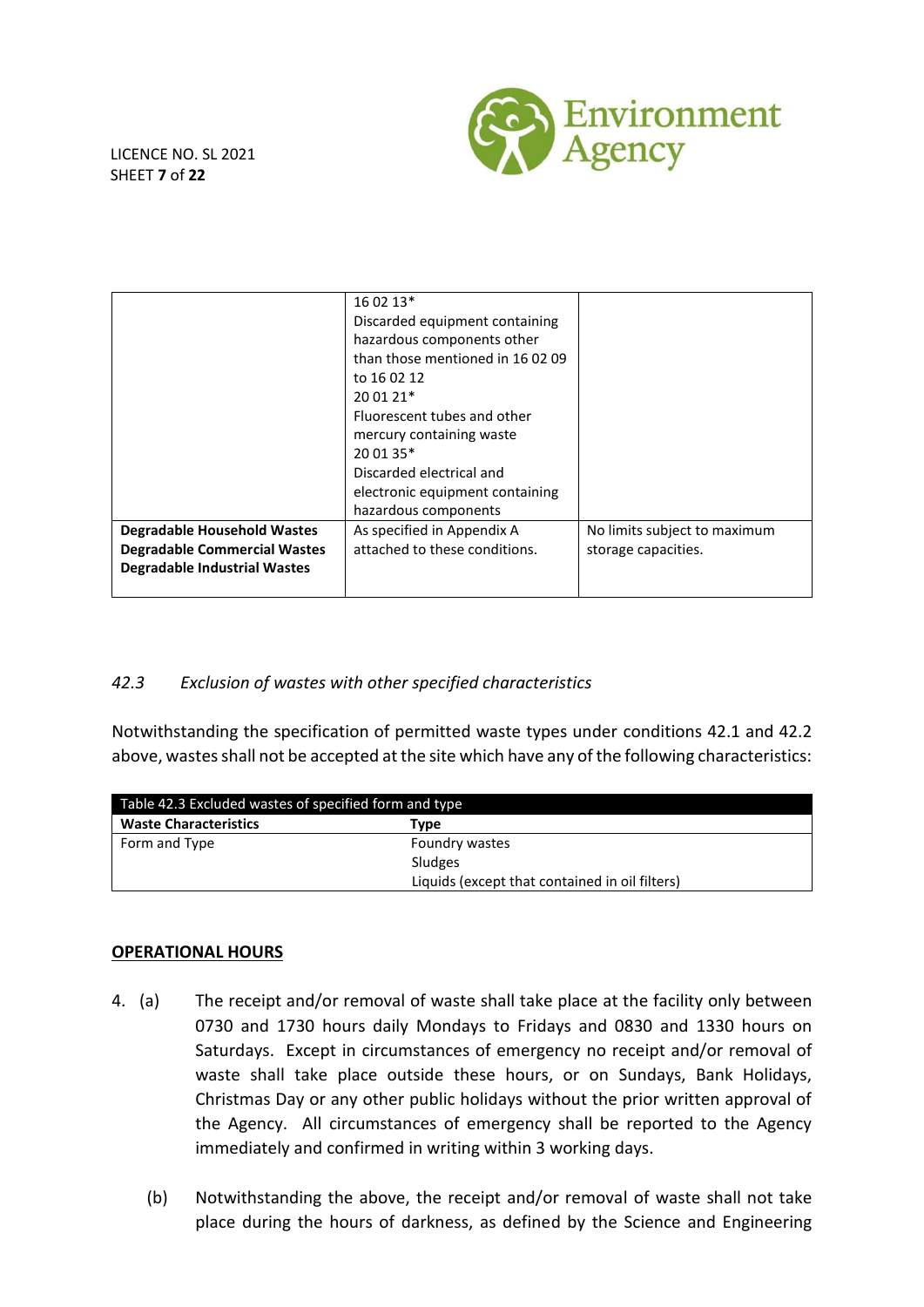LICENCE NO. SL 2021 SHEET **8** of **22**



Research Council, unless a scheme of lighting is installed and used to illuminate the facility.

### 38 **Waste acceptance and control procedures**

### *Condition 5 amended on 06.02.2002 to Condition 38*

#### *Waste control procedures*

38.1 All wastes accepted at the site shall be handled, kept and recorded in accordance with the standards specified in Table 4 below.

| Table 4 Standards for waste acceptance and control procedures |      |                                                         |  |
|---------------------------------------------------------------|------|---------------------------------------------------------|--|
| <b>Stage of Waste Handling</b>                                |      | <b>Specified Standards</b>                              |  |
| a) Quarantine storage and rejection of                        | i)   | Any items of non-permitted waste which are              |  |
| wastes                                                        |      | detected after acceptance at the site of the wastes     |  |
|                                                               |      | in which they were included, shall be placed            |  |
|                                                               |      | immediately in a designated quarantine storage          |  |
|                                                               |      | area, bay or container, and, where these are or         |  |
|                                                               |      | appear to be special wastes, the Agency shall be        |  |
|                                                               |      | informed immediately;                                   |  |
|                                                               | ii)  | In the quarantine area, wastes shall be kept            |  |
|                                                               |      | segregated from other wastes which are or are likely    |  |
|                                                               |      | to be incompatible;                                     |  |
|                                                               | iii) | Quarantined wastes shall be removed from site           |  |
|                                                               |      | within 1 working day of receipt;                        |  |
|                                                               | iv)  | The maximum capacity of the quarantine storage          |  |
|                                                               |      | facility shall be 5m3.                                  |  |
|                                                               | V)   | A record shall be kept in the diary of all rejected     |  |
|                                                               |      | wastes.                                                 |  |
| b) Waste handling                                             | i)   | Waste handling shall be carried out at a facility using |  |
|                                                               |      | the plant and equipment detailed in the working         |  |
|                                                               |      | plan.                                                   |  |

### *Condition 6 amended on 06.02.2002 to Condition 39*

### 39 **Waste quantity measurement systems**

### *Means of measurement*

39.1 All wastes accepted at and despatched from the site shall be measured in accordance with the following requirements: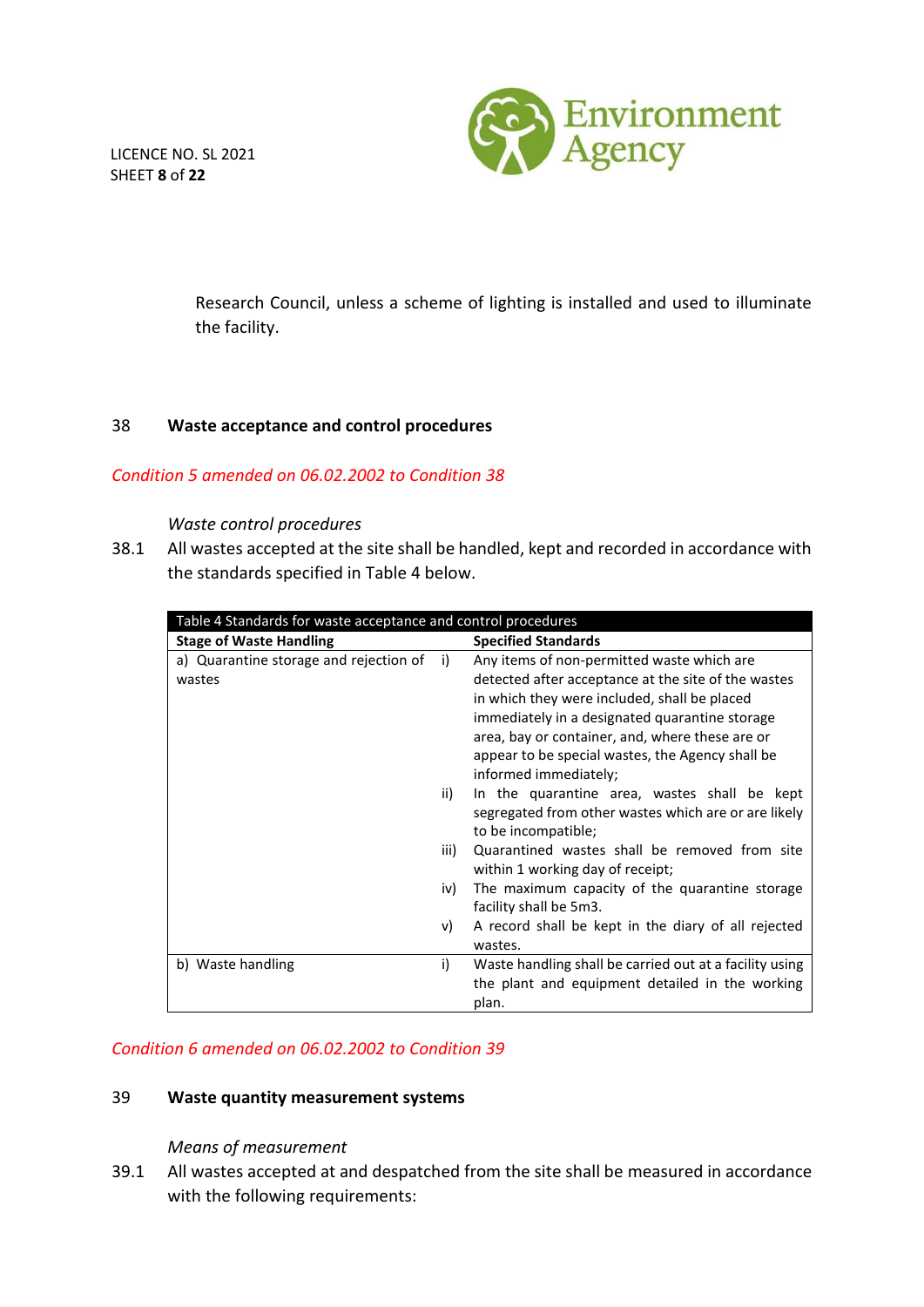LICENCE NO. SL 2021 SHEET **9** of **22**



- **a** The weight of all wastes accepted at and despatched from the site shall be determined by means of either:
	- **i** a public weighbridge designated in the working plan, or a weighbridge or scales located within the site and designated in the working plan site layout plan; and
	- **ii** the weighbridge or scales used shall record quantities of wastes in tonnes to an accuracy of 0.01 tonnes; or
- **b** the conversion of volume to weight in tonnes, using appropriate volume/weight conversion factors.

# **SITE INFRASTRUCTURE, SECURITY AND PRECAUTIONS**

- 7. (a) Lighting shall be provided and used to illuminate adequately any waste handling operations carried out during the hours of darkness, as defined by the Science and Engineering Research Council.
	- (b) The lighting required by paragraph (a) of this Condition shall be maintained in good repair at all times.
- 8. Parking and queuing facilities shall be provided such that it is not necessary for wait to enter the facility, and such that all loading and unloading of vehicles takes place within the confides of the facility.
- 9. Provision shall be made for the storage of any plant or equipment which is required to facilitate compliance with any Condition in this Schedule. Such plant and equipment shall be maintained in good working order at all times.
- 10. (a) Secure boundary treatment, comprising walls, fencing and gates, all at least 1.8m high, shall be provided at the facility such that, as far as is reasonably practical, members of the public are not able to gain unauthorised access to the facility. The boundary treatment shall be of brick or chain link construction or of an alternative construction which offers an equivalent level of security.
	- (b) The entire length of walls/fencing and the gates shall be inspected each working day. Any damage or defect shall be repaired temporarily on the day it is identified. Full repairs shall be effected within 7 days of the damage or defect being identified, or within such longer period as may be agreed in writing by the Agency.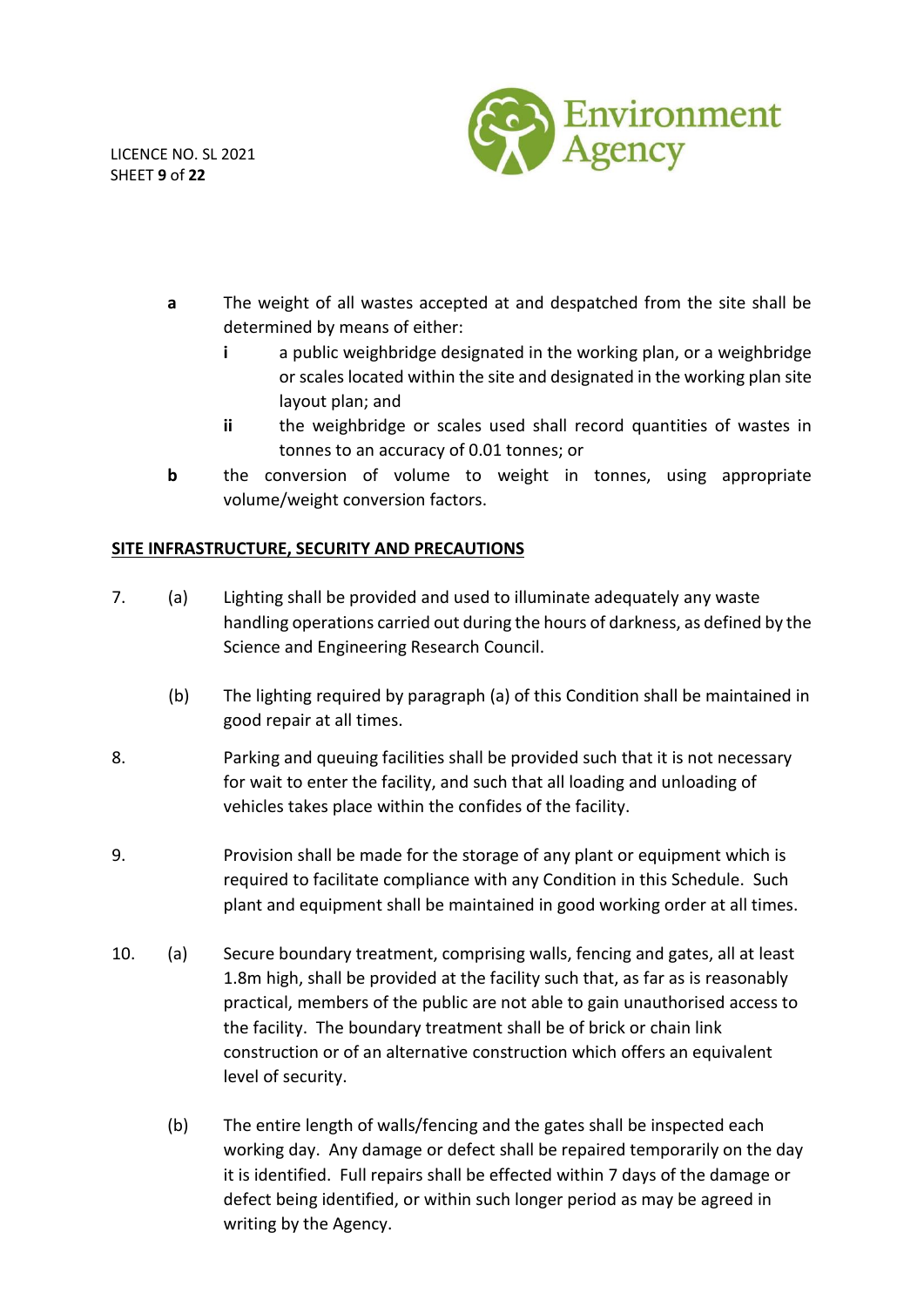LICENCE NO. SL 2021 SHEET **10** of **22**



- (c) Any proposed change to the specifications of the boundary treatment shall be accordance with the Condition 1(c) only.
- (d) The works require by paragraph (a) of this Condition shall be completed before any Waste is deposited at the facility.
- 11. (a) An identification board of durable material and finish shall be displayed Permanently at the entrance to the facility. This shall show the name, address, and licence number of the facility, the name, address and telephone number of the Agency and a telephone number through which a responsible person may be contacted in the event of an emergency occurring at the facility when it is unattended.
	- (b) The identification board referred to in paragraph (a) of this Condition shall be provided within 3 months of the date of effect of the licence.
- 12. A site control office shall be provided at the facility and shall be equipped with a means of contacting the Agency without delay.
- 13. Yard/roadway and wheel cleaning equipment shall be provided at the facility and used to keep the access/egress route and manoeuvring area clean and clear of obstructions so as to prevent the deposit of mud and/or debris on the public highway.
- 14. (a) Each bunker used for the keeping of waste shall be enclosed on three sides and shall be impermeably surfaced. The walls of each bunker shall be constructed from railway sleepers slotted between vertical RSJs or from reinforced concrete, or any other construction approved in writing by the Agency. An area not less than 1 metre wide shall be maintained between the bunker walls and any adjacent structure or building. The bunkers shall be inspected at intervals no greater than 7 days. Any bunker found to be damaged shall be repaired temporarily on the day it is identified. Full repairs shall be effected within 7 days of the damage or defect being identified, or within suck longer period as may be agreed in writing by the Agency.
	- (b) Any proposed change to any bunker construction shall be in accordance with Condition 1(c) only.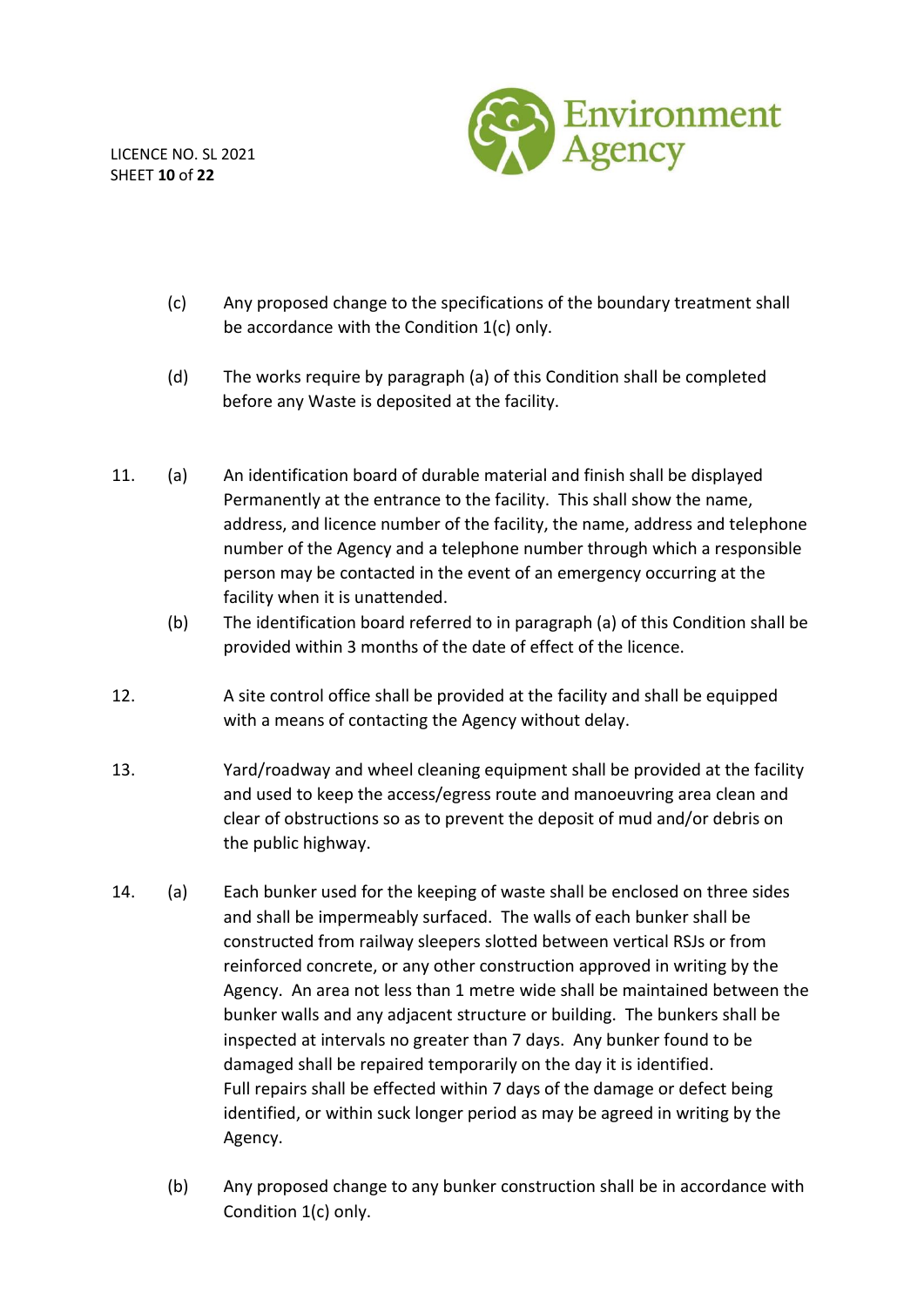

# *Condition 15 amended on 10.05.2006 to Condition 43 and table 43.1.*

### **43 Engineered site containment and drainage systems**

- *43.1* No waste shall be deposited, stored, treated or otherwise handled in any area of the site until the engineered site containment and drainage system for that area has been constructed and completed in accordance with condition 43.2.
- *43.2* The engineered site containment and drainage systems shall be designed, constructed, inspected, validated and maintained, and shall be fully documented and recorded, to be fit for purpose and meet the standards specified in Table 43.1 below.

| Table 43.1 Site containment and drainage standards |        |                                                             |  |  |
|----------------------------------------------------|--------|-------------------------------------------------------------|--|--|
| <b>Type of Site Containment and</b>                |        | Minimum Specified Standards of Design, Construction and     |  |  |
| <b>Drainage</b>                                    |        | <b>Maintenance</b>                                          |  |  |
| Hardstanding                                       |        | Areas of hardstanding shall be constructed of granular      |  |  |
|                                                    |        | material (e.g. crushed stone, aggregate, road planings or   |  |  |
|                                                    |        | other similar material) and maintained such that the        |  |  |
|                                                    |        | working surface:                                            |  |  |
|                                                    | i)     | Shall remain even                                           |  |  |
|                                                    | ii)    | Shall not be subject to settlement or differential          |  |  |
|                                                    |        | settlement                                                  |  |  |
|                                                    | iii)   | Shall not be subject to rutting by vehicles even when wet   |  |  |
|                                                    | iv)    | Shall have sufficient durability to allow cleaning for      |  |  |
|                                                    |        | example by scraping                                         |  |  |
|                                                    | v)     | Shall remain free of standing water                         |  |  |
| Impermeable pavement,                              |        | Areas of impermeable pavement, bunding and sills shall be   |  |  |
| bunding and sills                                  |        | constructed and maintained so as to prevent fluids running  |  |  |
|                                                    |        | off the pavement and the transmission of fluids through     |  |  |
|                                                    |        | the pavements or joints.                                    |  |  |
|                                                    |        | Where there is a risk of chemical corrosion, areas of       |  |  |
|                                                    |        | impermeable pavement, kerbs, bunds and sills shall be       |  |  |
|                                                    |        | provided with suitable resistance to minimise such          |  |  |
|                                                    |        | corrosion.                                                  |  |  |
| Sealed drainage systems                            |        | Drainage to areas of impermeable pavement shall be          |  |  |
|                                                    |        | provided by a sealed drainage system, that is comprised of  |  |  |
|                                                    |        | a drainage system with impermeable components which         |  |  |
|                                                    |        | does not leak and which will ensure that :-                 |  |  |
|                                                    | $\ast$ | no liquid will run off the pavement other than via the      |  |  |
|                                                    |        | system; and                                                 |  |  |
|                                                    | $\ast$ | except where they may be lawfully discharged, all liquids   |  |  |
|                                                    |        | entering the system are collected in a sealed sump.         |  |  |
|                                                    | $\ast$ | Where the discharge is to surface water and is permitted    |  |  |
|                                                    |        | as part of this waste management licence the discharge      |  |  |
|                                                    |        | shall pass through a Class 1 oil interceptor which shall be |  |  |
|                                                    |        | operated and maintained in accordance with good             |  |  |
|                                                    |        | operational practice.                                       |  |  |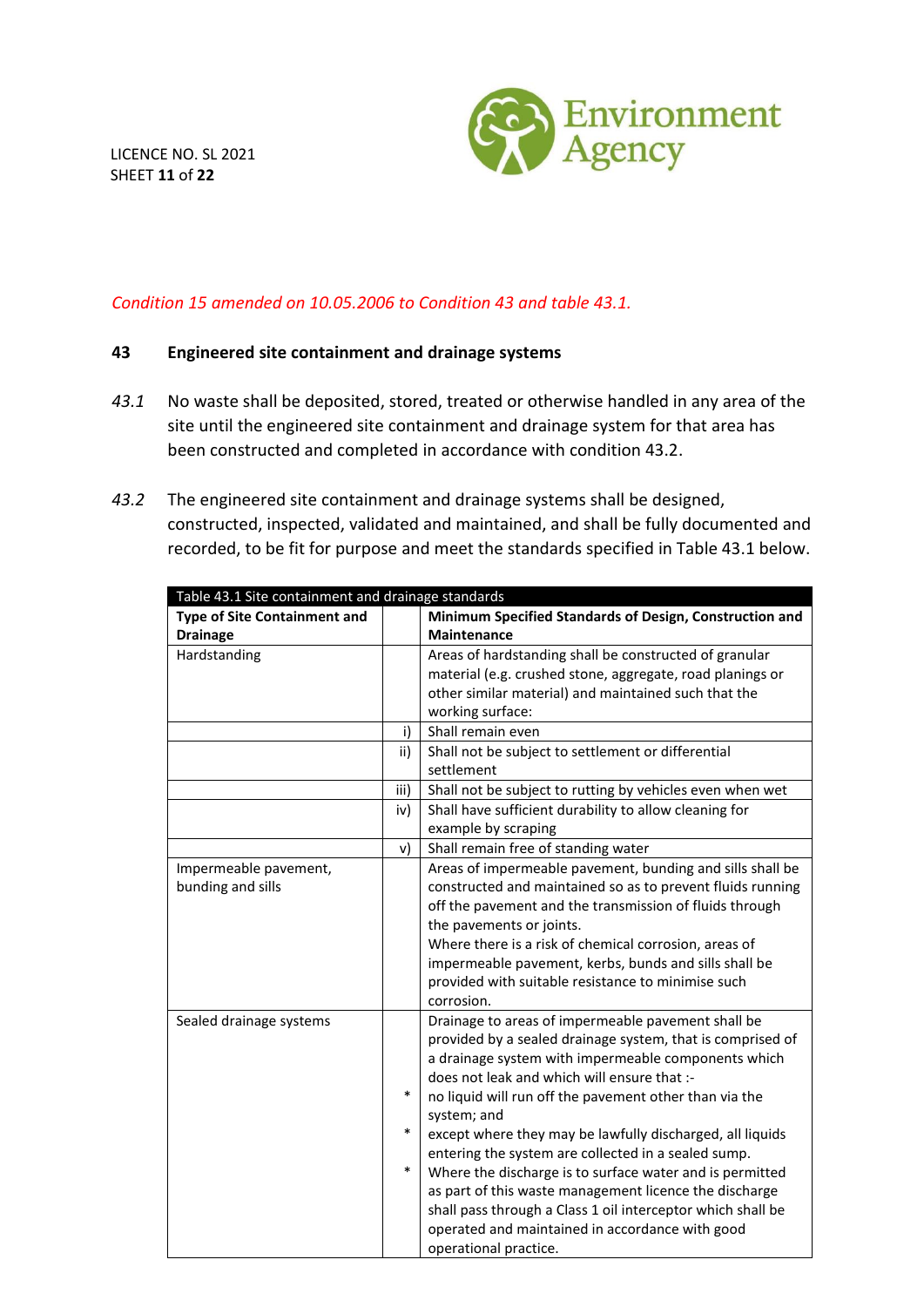

|                                             | i)<br>ii) | Sealed sumps shall be inspected no less frequently than<br>daily and after rain, emptied when the collected liquids<br>reach 80% of the capacity of the sump as measured using a<br>dipstick or equivalent gauge, and constructed and<br>maintained so as to collect and contain all liquids which<br>run off the pavement;<br>Inspection and emptying of sealed sumps shall be recorded<br>in the site diary.<br>Uncontaminated drainage from clean yard areas shall be<br>kept separate and discharged to either surface water or<br>sewer or watercourse or soakaway. |
|---------------------------------------------|-----------|--------------------------------------------------------------------------------------------------------------------------------------------------------------------------------------------------------------------------------------------------------------------------------------------------------------------------------------------------------------------------------------------------------------------------------------------------------------------------------------------------------------------------------------------------------------------------|
| Covered buildings or roofed                 |           | Where wastes are stored in a building:                                                                                                                                                                                                                                                                                                                                                                                                                                                                                                                                   |
| areas                                       | i)        | the building shall be designed, constructed and maintained<br>to prevent ingress of rain and surface water.                                                                                                                                                                                                                                                                                                                                                                                                                                                              |
|                                             | ii)       | roof water shall be kept separate from contaminated water                                                                                                                                                                                                                                                                                                                                                                                                                                                                                                                |
|                                             |           | and other liquids and shall be discharged to either surface                                                                                                                                                                                                                                                                                                                                                                                                                                                                                                              |
|                                             |           | water or a sewer or a water course or a soakaway.                                                                                                                                                                                                                                                                                                                                                                                                                                                                                                                        |
| Fixed bays<br>a)                            |           | Fixed bays and other fixed containers used for the storage                                                                                                                                                                                                                                                                                                                                                                                                                                                                                                               |
|                                             |           | and treatment of wastes must be constructed and                                                                                                                                                                                                                                                                                                                                                                                                                                                                                                                          |
|                                             |           | maintained to a standard which is fit for purpose.                                                                                                                                                                                                                                                                                                                                                                                                                                                                                                                       |
| Storage areas for<br>b)                     |           | All tanks, skips, drums and other containers which are used                                                                                                                                                                                                                                                                                                                                                                                                                                                                                                              |
| tanks, skips, drums<br>and other containers |           | for the storage or treatment of wastes shall be constructed                                                                                                                                                                                                                                                                                                                                                                                                                                                                                                              |
|                                             |           | and maintained so that they do not leak any liquids<br>contained in them.                                                                                                                                                                                                                                                                                                                                                                                                                                                                                                |
|                                             |           | All tanks (and their associated inlet and outlet pipes and                                                                                                                                                                                                                                                                                                                                                                                                                                                                                                               |
|                                             |           | values) which are used for the storage or treatment of<br>wastes shall be stored within a bunded or silled area with<br>impermeable pavement, which shall be isolated from the<br>drainage system and shall meet the following                                                                                                                                                                                                                                                                                                                                           |
|                                             | $\ast$    | specifications:                                                                                                                                                                                                                                                                                                                                                                                                                                                                                                                                                          |
|                                             |           | The bunded or silled area shall be designed and                                                                                                                                                                                                                                                                                                                                                                                                                                                                                                                          |
|                                             |           | constructed to contain 110% of the volume of the largest<br>container or tank.                                                                                                                                                                                                                                                                                                                                                                                                                                                                                           |
|                                             | $\ast$    | The bunded or silled area shall be inspected no less                                                                                                                                                                                                                                                                                                                                                                                                                                                                                                                     |
|                                             |           | frequently than weekly and after rain and shall be emptied                                                                                                                                                                                                                                                                                                                                                                                                                                                                                                               |
|                                             |           | so as to maintain a capacity of 110% of the volume of the                                                                                                                                                                                                                                                                                                                                                                                                                                                                                                                |
|                                             |           | largest container or tank.                                                                                                                                                                                                                                                                                                                                                                                                                                                                                                                                               |
|                                             | $\ast$    | Rainwater shall be removed by bailing or pumping and                                                                                                                                                                                                                                                                                                                                                                                                                                                                                                                     |
|                                             |           | shall be treated as contaminated water and disposed of to                                                                                                                                                                                                                                                                                                                                                                                                                                                                                                                |
|                                             |           | either an approved discharge or a suitably licensed or                                                                                                                                                                                                                                                                                                                                                                                                                                                                                                                   |
|                                             |           | permitted facility.                                                                                                                                                                                                                                                                                                                                                                                                                                                                                                                                                      |
| Inspection and<br>c)<br>maintenance of      |           | All areas of hardstanding, impermeable pavement, sealed<br>drainage systems, covered buildings, roofed areas, fixed                                                                                                                                                                                                                                                                                                                                                                                                                                                      |
| engineered                                  |           | bays and storage areas for tanks, skips, drums and other                                                                                                                                                                                                                                                                                                                                                                                                                                                                                                                 |
| containment                                 |           | containers                                                                                                                                                                                                                                                                                                                                                                                                                                                                                                                                                               |
|                                             | i)        | shall be inspected no less frequently than monthly, to                                                                                                                                                                                                                                                                                                                                                                                                                                                                                                                   |
|                                             |           | ensure the continuing integrity and fitness for purpose of                                                                                                                                                                                                                                                                                                                                                                                                                                                                                                               |
|                                             |           | their construction, and the inspection and any necessary                                                                                                                                                                                                                                                                                                                                                                                                                                                                                                                 |
|                                             |           | maintenance shall be recorded in the site diary; and                                                                                                                                                                                                                                                                                                                                                                                                                                                                                                                     |
|                                             | ii)       | in the event of any damage occurring which breeches the                                                                                                                                                                                                                                                                                                                                                                                                                                                                                                                  |
|                                             |           | integrity of the engineered containment so that it no                                                                                                                                                                                                                                                                                                                                                                                                                                                                                                                    |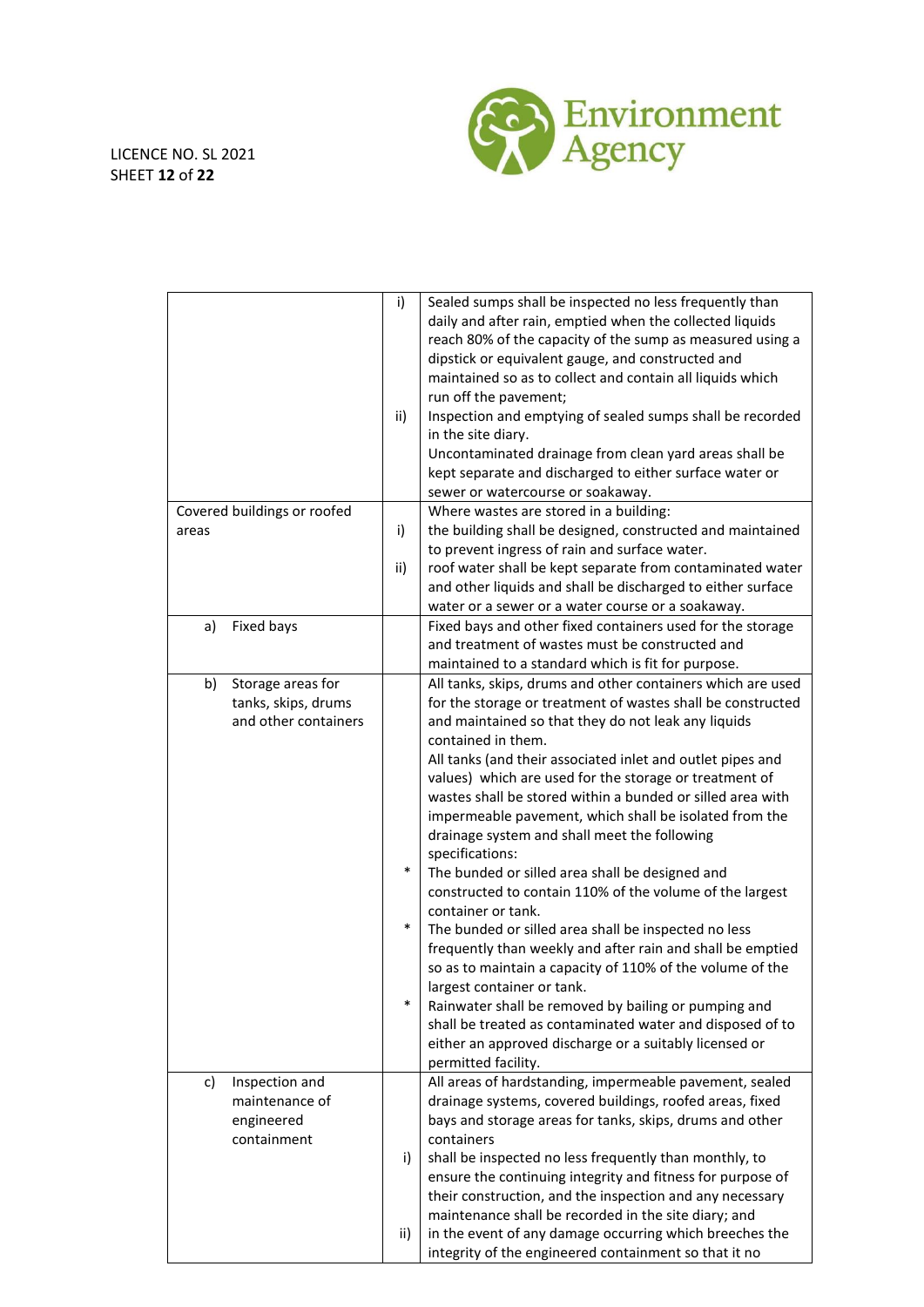

|  | longer meets the specified standards, the Licence Holder  |
|--|-----------------------------------------------------------|
|  | shall cease importing waste into or treating waste in the |
|  | affected area until it has been repaired to a standard at |
|  | least as good as the original specification               |
|  |                                                           |

### *43.3 Construction quality assurance of new site containment and drainage systems*

No waste shall be deposited, stored, treated or otherwise handled in any area or fixed tank for which an engineered site containment and drainage system is to be newly constructed to meet the requirements of this condition until:

- a) Details of the identities, relevant experience and relevant qualifications of the personnel who will be providing Quality Assurance of the engineered site containment and drainage systems have been submitted in writing to the Agency and acknowledged in writing by the Agency;
- b) The engineered site containment and drainage system has been constructed in accordance with the other requirements of condition 43.1;
- c) The Validation Report on the construction of the engineered site containment and drainage system has been submitted in writing to the Agency, and the Agency has confirmed in writing that it has no objection to the placement of wastes on that containment area.

### *43.4 Construction quality assurance of existing site containment & drainage systems*

No waste shall be deposited, stored, treated or otherwise handled in any area or any fixed tank for which a previously constructed and existing engineered site containment and drainage system is being used to meet the requirements of this condition unless:

- a) Details of the identities, relevant experience and relevant qualifications of the suitably qualified Engineer who will be providing inspection and validation of the existing engineered site containment and drainage systems have been submitted in writing to the Agency and acknowledged in writing by the Agency;
- b) The engineered site containment and drainage system for that area has been inspected by the designated Engineer and has been maintained or improved, in accordance with their record advice, to be fit for purpose in that:

areas of impermeable pavement are laid to take weight of relevant plant and equipment without cracking or braking; and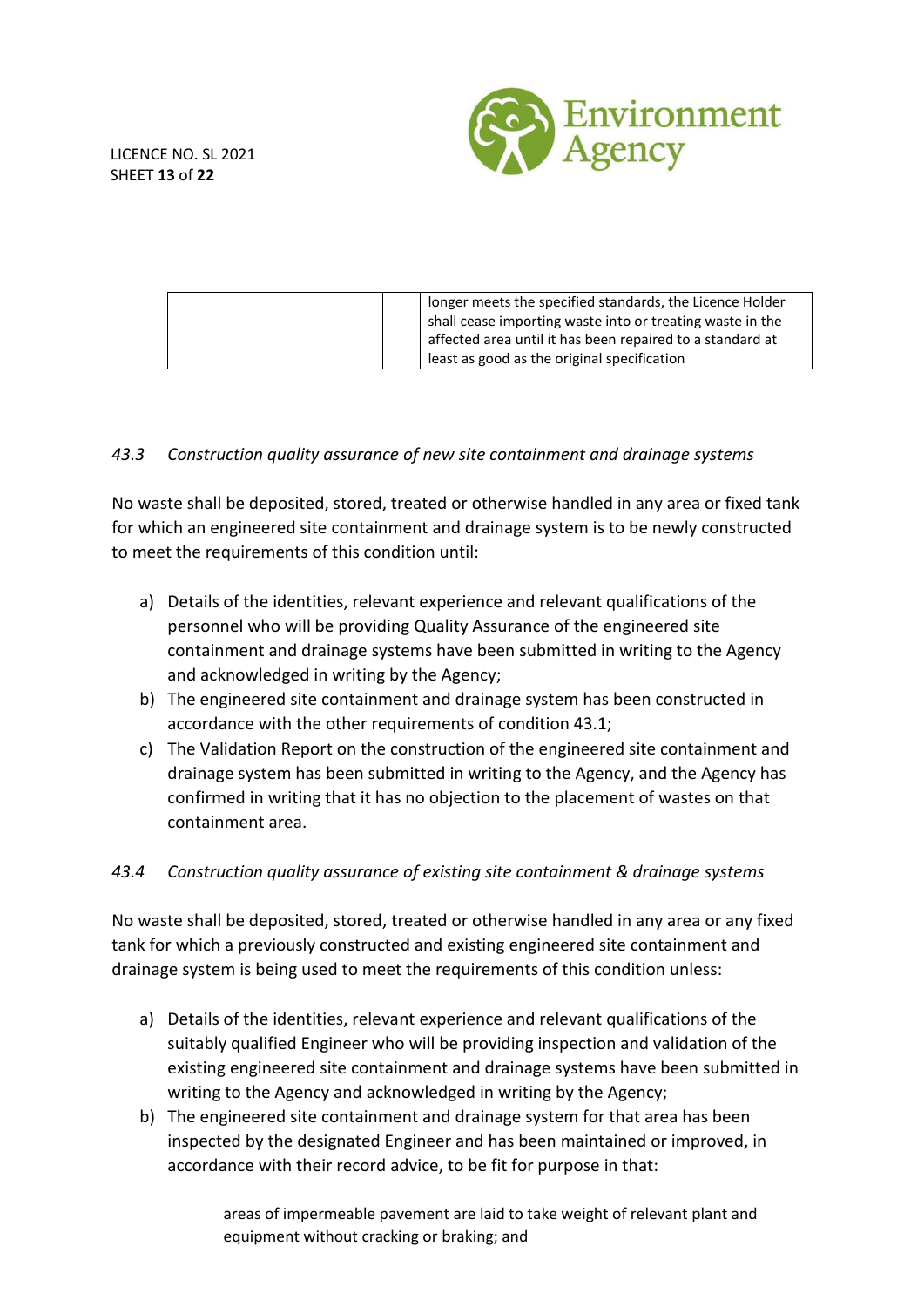

LICENCE NO. SL 2021 SHEET **14** of **22**

> areas of impermeable pavement are free from cracks which could increase permeability; and areas of impermeable pavement are resistant to mechanical, physical and chemical stresses to which they may be subjected; and areas of impermeable pavement fall towards the drainage system preventing ponding; and no liquid will run off areas of impermeable pavement other than via the drainage systems; and the drainage system is sealed so that it does not leak and is capable of collecting and containing liquids draining from the impermeable pavement; and liquid from the drainage system is disposed of to an approved discharge.

- c) The existing engineered site containment and drainage system shall be maintained in accordance with the recommendations of the designated engineer and the requirements of Table 43.1.
- 16. (a) The areas of the facility used for keeping of waste shall be surfaced with concrete or other impermeable material and laid to falls that direct surface run-off to the drainage system. The surfacing shall be inspected for damage and/or defects at least once every 7 days. Any damage or defect shall be repaired temporarily on the day it is identified. Full repairs shall be effected within 7 days of the damage or defect being identified, or within such longer period as may be agreed in writing by the Agency.
	- (b) Any proposed change to the areas of the facility used for the keeping of waste shall be in accordance with Condition 1(c) only.
- 17. (a) No waste shall be deposited or kept at the facility until the bunkers required By Condition 14 of this Schedule are available, and the drainage required by Condition 15 of this Schedule and the surfacing required by Condition 16 of this Schedule are constructed at the facility.
	- (b) Notwithstanding paragraph (a) of this Condition no waste shall be deposited at the facility until the Agency has acknowledged receipt of a report prepared by an appropriately qualified independent engineer confirming that all infrastructure works have been completed to the standard required by the licence.

### **MANNING AND SUPERVISION**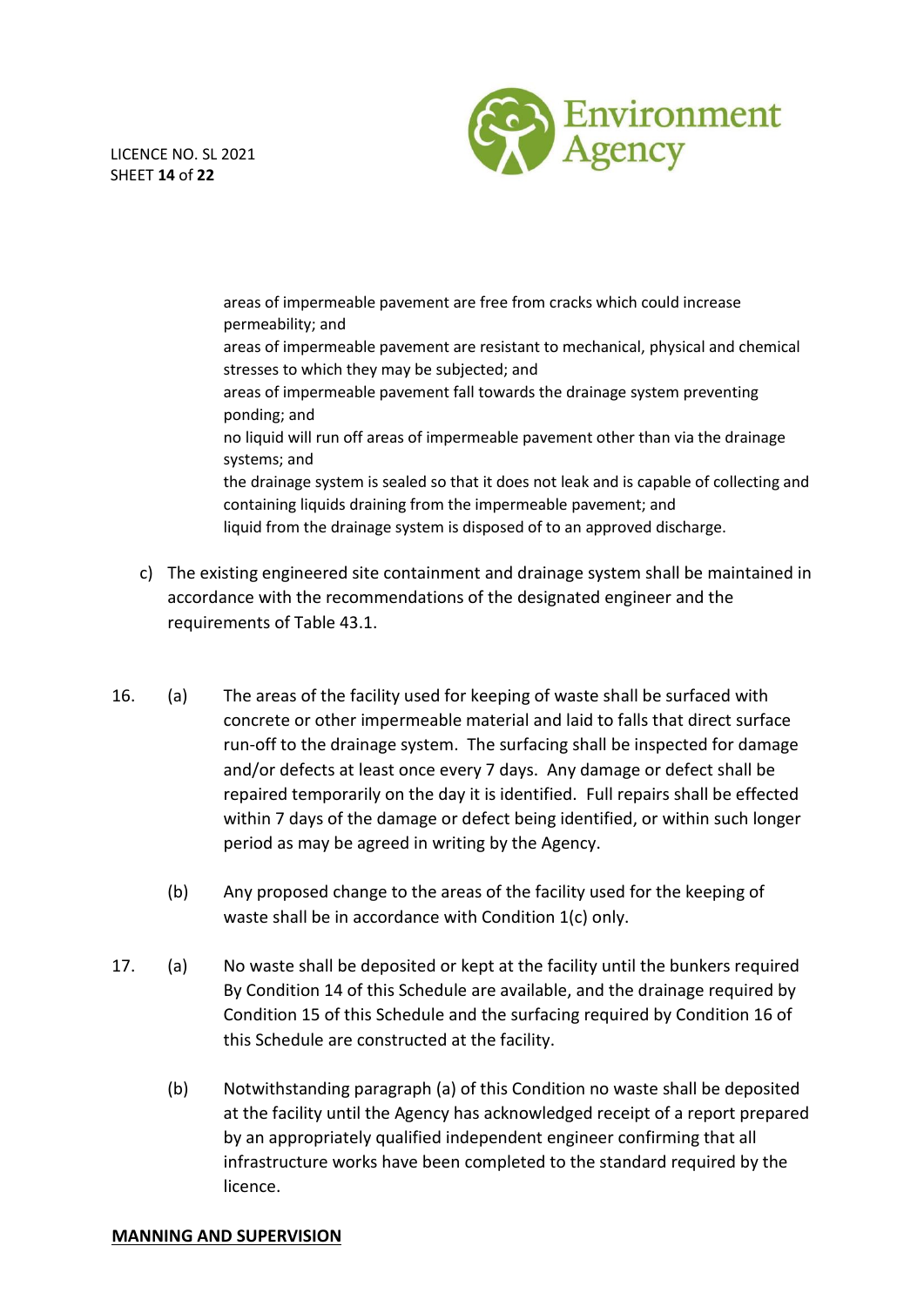LICENCE NO. SL 2021 SHEET **15** of **22**



- 18. (a) The facility shall be staffed by a minimum of 2 persons, including a supervisor, when open for the receipt of waste.
	- (b) Supervisors shall be capable of ensuring compliance with this licence and shall be fully conversant with all safety and emergency procedures required by this licence.
	- (c) Any change to the details of the technically competent management in control of the facility, as previously notified to the Agency, shall be notified to the Agency immediately and confirmed in writing within 14 working days.
	- (d) In the event of the licence holder and/or any relevant person being convicted of any relevant offence (as defined in Regulation 3 of The Waste Management Licensing Regulations 1994 or any amendment to the aforementioned Regulation) then full details shall be provided to the Agency within 14 days of conviction. Such details shall include, in respect of each relevant person, the nature of the offence, the place where the conviction was heard and any sentence, fine or other penalty imposed.

### **ENVIRONMENTAL CONTROL MEASURES**

- 19. (a) All sumps installed at the facility shall be emptied whenever necessary and shall not be allowed to overflow.
	- (b) Any interceptors installed at the facility shall be cleaned whenever necessary so as to maintain the quality of the discharge.
- 20. (a) No waste shall be disposed of by fire within the confines of the facility. Any Fire occurring at the facility shall be regarded as an emergency and immediate steps shall be taken to extinguish it. All such fires shall be reported to the Fire Service and the Agency immediately.
	- (b) Firefighting equipment shall be provided at the facility and maintained in good repair at all times.
- 21. (a) Liquids used for the operation and maintenance of plant and equipment shall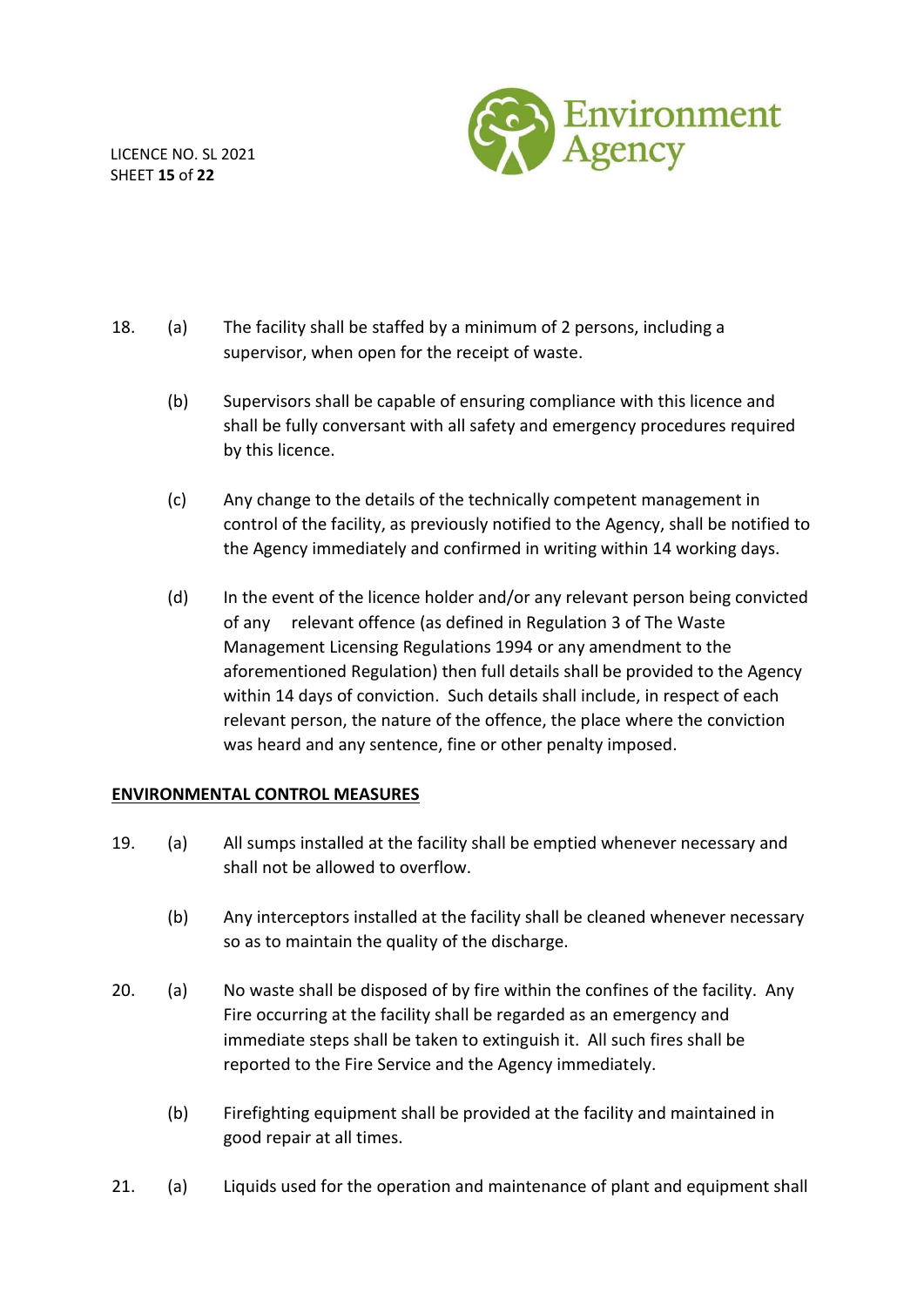LICENCE NO. SL 2021 SHEET **16** of **22**



Be stored at the facility only in containers of a type and construction suitable for the liquids they contain, and these containers shall be labelled to show their contents.

- (b) Containers referred to in paragraph (a) of this Condition shall be contained within a bunded compound or compounds. Each compound shall have an impermeable internal surface and a minimum available capacity equal to 110% of the largest container within it. Spillages in bunded compounds shall be removed forthwith and rainwater shall not be allowed to accumulate. All inlet/outlet/vent pipes and gauges shall be within the appropriate bunded compound.
- 22. (a) A supply of chemical and absorbent materials shall be maintained at the facility. Spillages of liquid shall be contained and removed immediately.
	- (b) Spillages of solid waste shall be collected up and removed to the storage area, or an appropriate container, or removed to a suitable alternative facility.
- 23. Noise abatement, measures, including the provision of silencers for plant and equipment, shall be implemented at the facility.
- 24. Measures, including water sprays, shall be implemented so as to prevent dust generation at the facility.
- 25. Odour control measures, including the use of deodorants, and the immediate removal of waste which is giving rise to odours, shall be implemented at the facility.
- 26. Preventative measures shall be taken to reduce the likelihood of insect or vermin infestation at the facility and remedial action shall be taken to deal effectively with any insect or vermin infestation occurring at the facility.
- 27. Litter control and collection measures shall be implemented at the facility, such that there is no free litter within the facility and so as to prevent any litter escaping from the facility.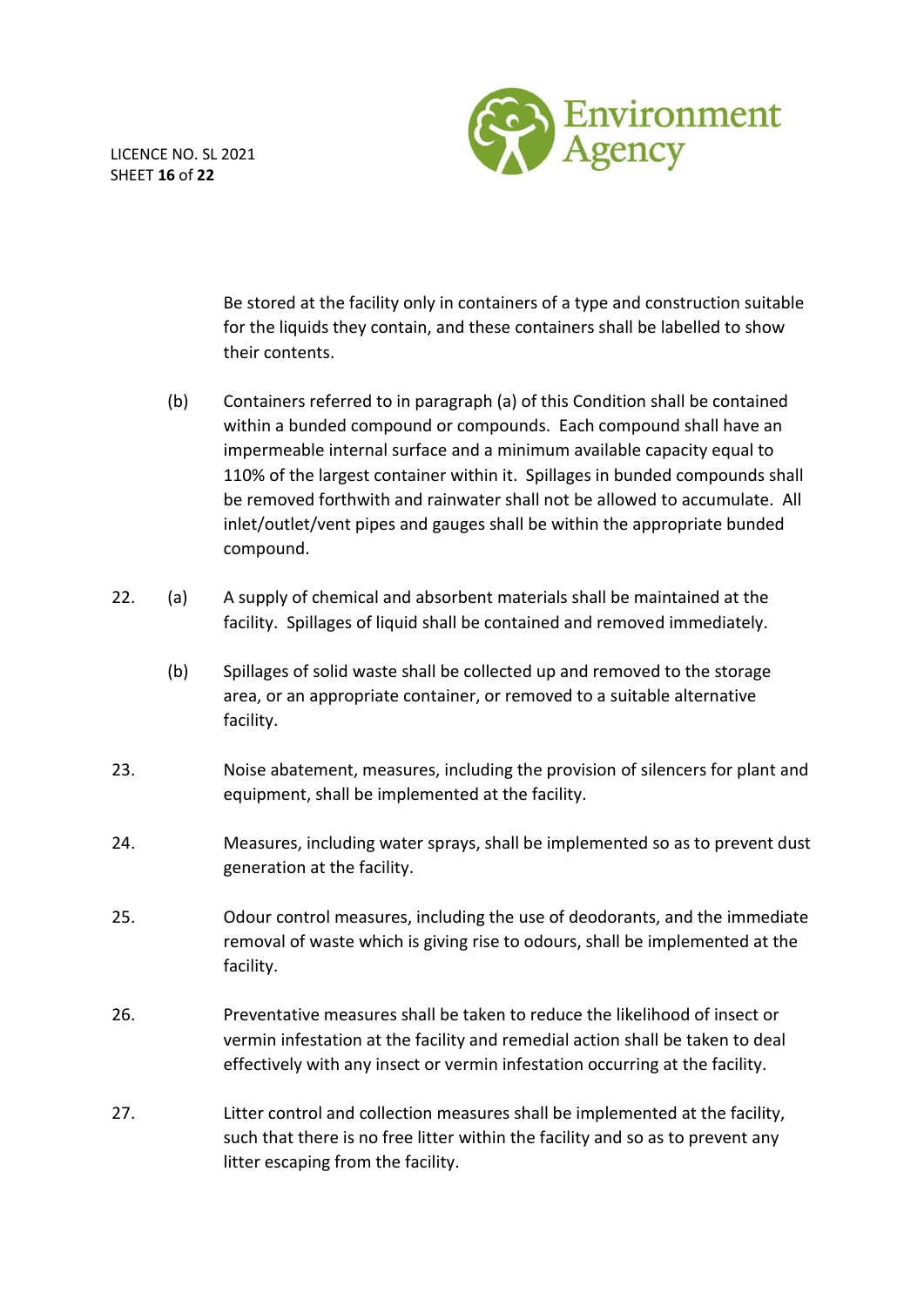LICENCE NO. SL 2021 SHEET **17** of **22**



#### **RECORD KEEPING**

- 28. (a) A record shall be kept of the quantity, nature, origin and destination of any waste which is deposited at the facility.
	- (b) A record summarising the quantities of waste delivered to and materials removed from the facility shall be kept in the form specified by the Agency. Copies shall be sent to the Agency once per month or any other frequency specified by the Agency.
	- (c) The records required by paragraph (a) and (b) of this condition, and those detailed in the working plan, shall be made available to any representative of the Agency at the facility at any reasonable time.
- 29. (a) A site diary shall be kept at the facility and the following information shall be recorded:-
	- (i) Plant maintenance and breakdown;
	- (ii) Emergencies;
	- (iii) Incidents involving unacceptable waste;
	- (iv) Inspections of drainage, fencing or infrastructure and services, and any resultant action;
	- (v) Inspections for litter, vermin and insects, and any resultant action; and
	- (vi) The date and details of any other significant events which affect the waste handling activities at the facility.
	- (b) All records for the preceding two months shall be made available to any representative of the Agency at the facility at any reasonable time.

### **ADDITIONAL REQUIREMENTS ARISING FROM THE AUTHORISED ACTIVITIES**

30. The Agency shall be informed forthwith of any plant or vehicle breakdown or emergency at the facility which requires the implementation of standby operating and disposal arrangements, and this shall be confirmed in writing within 3 working days.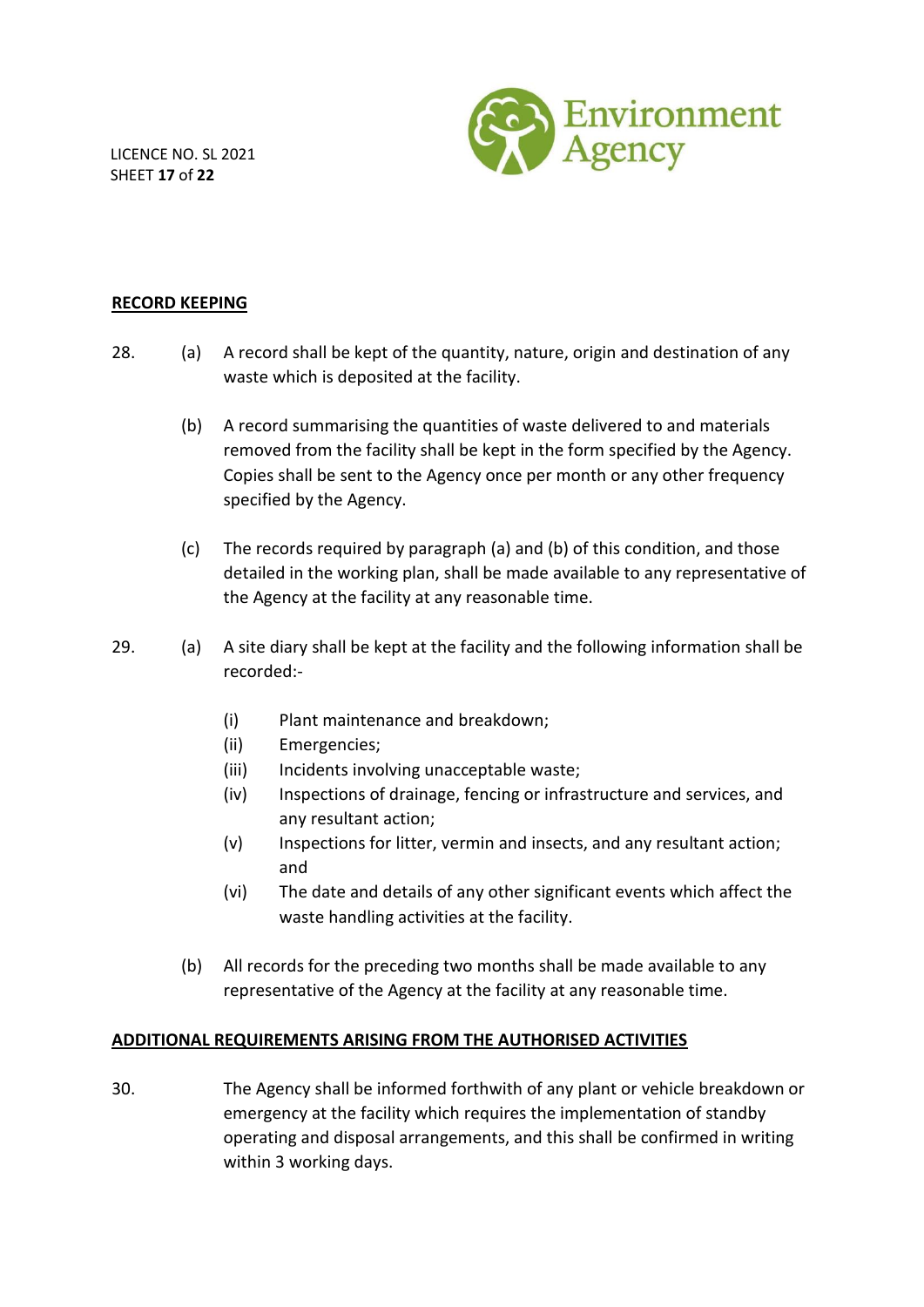

LICENCE NO. SL 2021 SHEET **18** of **22**

31. In the event of the licence holder ceasing to occupy the facility all deposited waste and all contamination arising from the deposit and/or keeping of such waste shall be removed from the facility.

#### *Condition 32 deleted – amended 04.12.2003*

- 33. Any actual or anticipated cessation of operations for a period in excess of 3 months shall be notified to the Agency forthwith. Not less than 14 days' notice shall be given to the Agency of the date on which operations are due to re-commence.
- 34. A copy of any notice or instruction received from any authority other than the Agency, which in any way relates to the use of the facility, shall be given to the Agency within 3 working days of receipt.
- 35. The terms of this licence, the working plan and any change to either document shall be made known to any person who is given responsibility for the management or control of the facility. A copy of each of these documents shall be available at the facility at all times.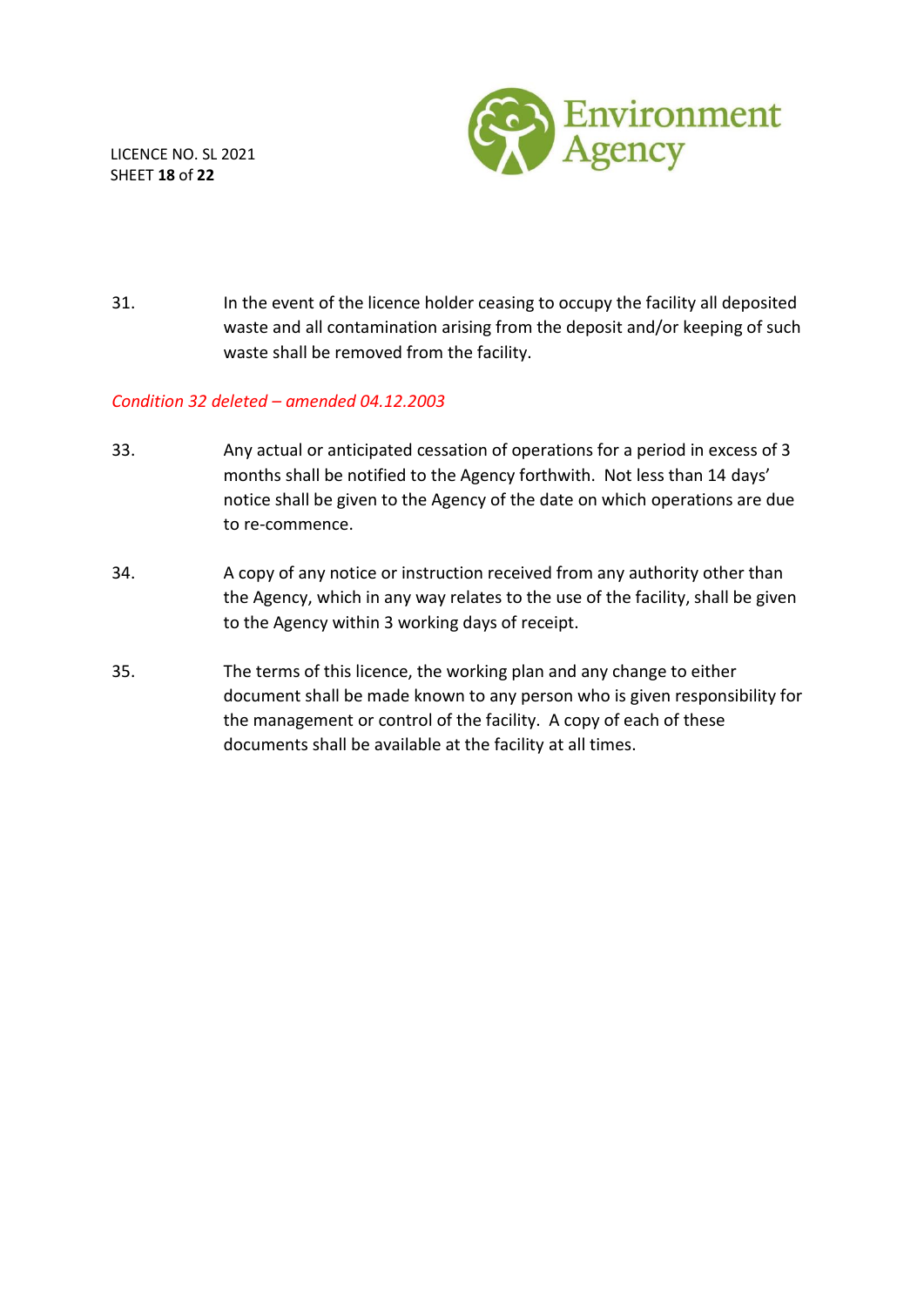

LICENCE NO. SL 2021 SHEET **19** of **22**

#### **Notes**

These notes are for general guidance only and do not constitute an authoritative statement of the law.

#### **Appeals**

If a licence holder is aggrieved by the decision of the Agency to grant a waste management licence subject to conditions he may appeal to the Secretary of State in accordance with Section 43 of the Environmental Protection Act 1990.

Notice of an Appeal must be given within 6 months of the date of issue of this licence. The Secretary of State has power to allow a longer period for the giving of notice of an appeal but he will not normally be prepared to exercise this power unless there are special circumstances that excuse the delay in giving notice of an appeal.

A copy of the form on which notice of Appeal may be given is available from:-

The Planning Inspectorate, Room 10/13, Tollgate House, Houlton Street, Bristol, Tel: 0117 987 8812 BS2 9DJ Fax: 0117 987 8406

#### **Waste Management Licensing**

This licence relates only to the requirement of the Environment Protection Act 1990 in respect of the deposit, treatment, keeping and disposal of waste. This licence does not constitute a consent required by any other legislation.

Your attention is drawn to the provisions of Sections 33-35, 37-43, 59, and 64-66 of the Environmental Protection Act 1990.

#### **Section 33**

Prohibits under penalty the deposit, treatment, keeping or disposal of controlled waste in or on any land otherwise than in accordance with the terms of a Waste Management Licence.

Non compliance with any licence condition may lead to prosecution under this Section. A person who contravenes Section 33 subsection (1) shall, subject to subsection (7), be guilty of an offence and liable on summary conviction to imprisonment for a term not exceeding 6 months or a fine not exceeding £20,000 (at the date of issue of this licence) or both, or on a conviction on indictment to imprisonment for a term not exceeding 2 years or a fine or both, or in relation to special waste for a term not exceeding 5 years or a fine or both.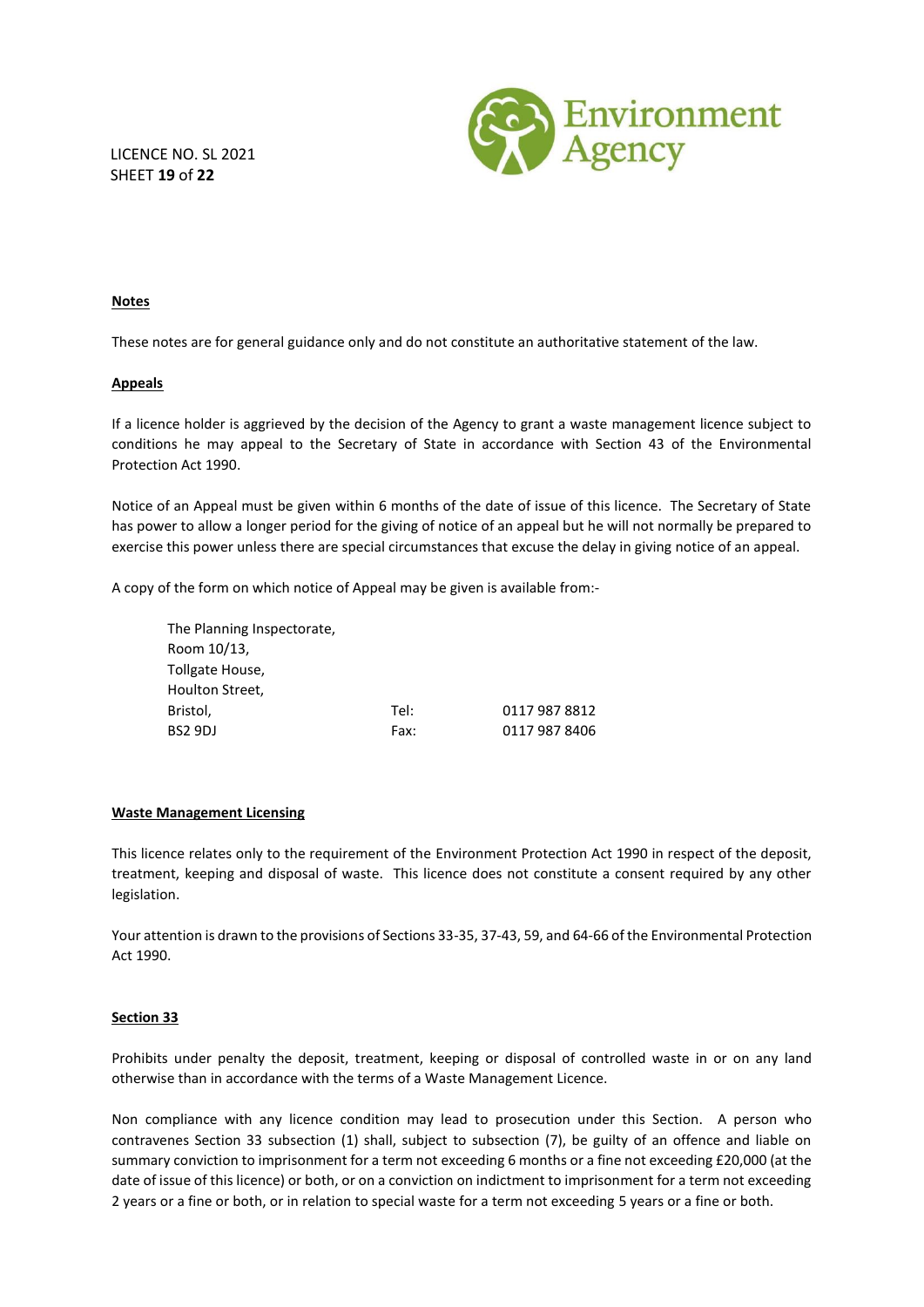LICENCE NO. SL 2021 SHEET **20** of **22**



#### **Section 34**

Places a duty of care on any person who imports, produces, caries, keeps, treats or disposes of controlled waste to take all such measures applicable to him as are reasonable in the circumstances to prevent any other person contravening Section 33, and to prevent the escape of waste from his control or that of any other person and, on the transfer of the waste, to ensure that it is only to an authorised person, or to a person for authorised transport purposes, and that a written description is transferred with it.

A person who contravenes Section 34 subsection (1) shall be guilty of an offence and liable on summary conviction to a fine not exceeding £5,000 (at the date of issue of this licence) or on conviction on indictment to a fine.

#### **Section 35**

A licence may be granted by the Agency authorising the treatment, keeping, or disposal of specified wastes on specified land, to the occupier of that land. The licence may be granted subject to such conditions that the Agency considers appropriate, in accordance with direction and guidance issued by the Secretary of State.

#### **Section 37**

The Agency may modify the conditions of a licence on its own initiative, on the application of the licence holder (accompanied by the appropriate fee), and on the direction of the secretary of State. The licence holder may appeal to the Secretary of State if he is aggrieved by the decision of the Agency in modifying the conditions of a licence.

#### **Section 38**

Provides for the Agency to revoke or suspend all or part of a licence is the licence holder has ceased to be a 'fit and proper person' or activities authorised by the licence have caused or are about to cause pollution of the environment or harm to human health or become seriously detrimental to the amenities of the locality, and the pollution, harm or detriment cannot be avoided by modifying the conditions.

A person who contravenes Section 38 subsection (9) without reasonable excuse shall be guilty of an offence and liable on summary conviction to a fine not exceeding £5,000 (at the date of issue of this licence), or on conviction on indictment to imprisonment for a term not exceeding 2 years or a fine or both, or in relation to special waste to, respectively imprisonment for a term not exceeding 6 months or a fine of an amount not exceeding £5,000 (at the date of issue of this licence), or imprisonment for a term not exceeding 5 years or a fine or both.

#### **Section 39**

If a licence holder wishes to surrender his licence, he must apply to the Agency (enclosing the prescribed fee) which will only accept the surrender if it is satisfied that the condition of the land is such that it is unlikely to cause pollution of the environment or harm to human health as a result of the use of the land for the treatment, keeping or disposal of waste.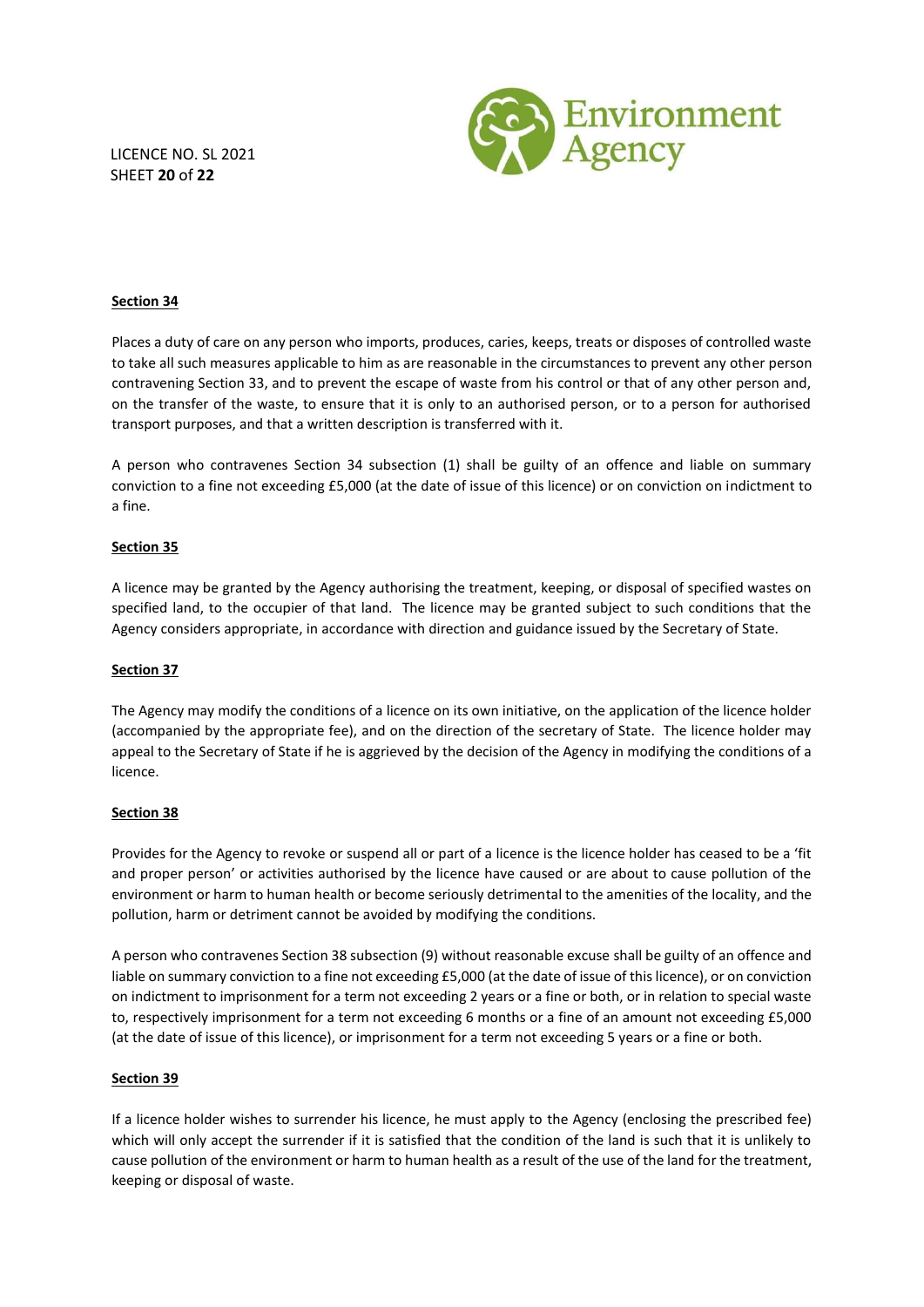LICENCE NO. SL 2021 SHEET **21** of **22**



#### **Section 40**

If a licence holder wishes to transfer the licence to another person ("the transfer") the licence holder and the transferee shall make a joint application to the Agency (enclosing the prescribed fee) which will not affect the transfer unless it is satisfied that the transferee is a Fit and Proper Person.

#### **Section 41**

Provides for a scheme of charges which are payable in respect of the subsistence of a licence and, on application, for modification, transfer or surrender of the licence. Non payment of subsistence charge may lead to partial revocation of the licence.

#### **Section 42**

Places a duty on the Agency to ensure that activities authorised by a licence do not cause pollution, harm to health, or serious detriment to the amenities of the locality, and that the conditions of the licence are complied with. If it appears to the Agency that a condition in a licence is not being complied with, the authority may serve notice on the licence holder to comply with the condition, and if he fails to do so revoke or suspend all or part of the licence.

#### **Section 43**

Provides for the applicant for a licence or modification to appeal against all or any of the conditions in his licence or modification to the Secretary of State, or in certain circumstances, for a licence holder to appeal against any revocation or suspension of all or any part of his licence or modification to the Secretary of State.

#### **Section 59**

The Agency is empowered to require the removal of any controlled waste deposited in breach of Section 33(1), or to require the undertaking of such works as are required to reduce or eliminate the consequences of such deposits.

#### **Section 64**

The Agency is required to maintain a register of current or recently current waste management licences granted by the Agency, the associated working plans, and matters relating to the transfer, modification, revocation, suspension and supervision of licences. Members of the public have free access to this register and may obtain copies of entries in the register.

#### **Section 65**

The Secretary of State may direct the Agency to exclude certain information from the public register in the interests of national security.

#### **Section 66**